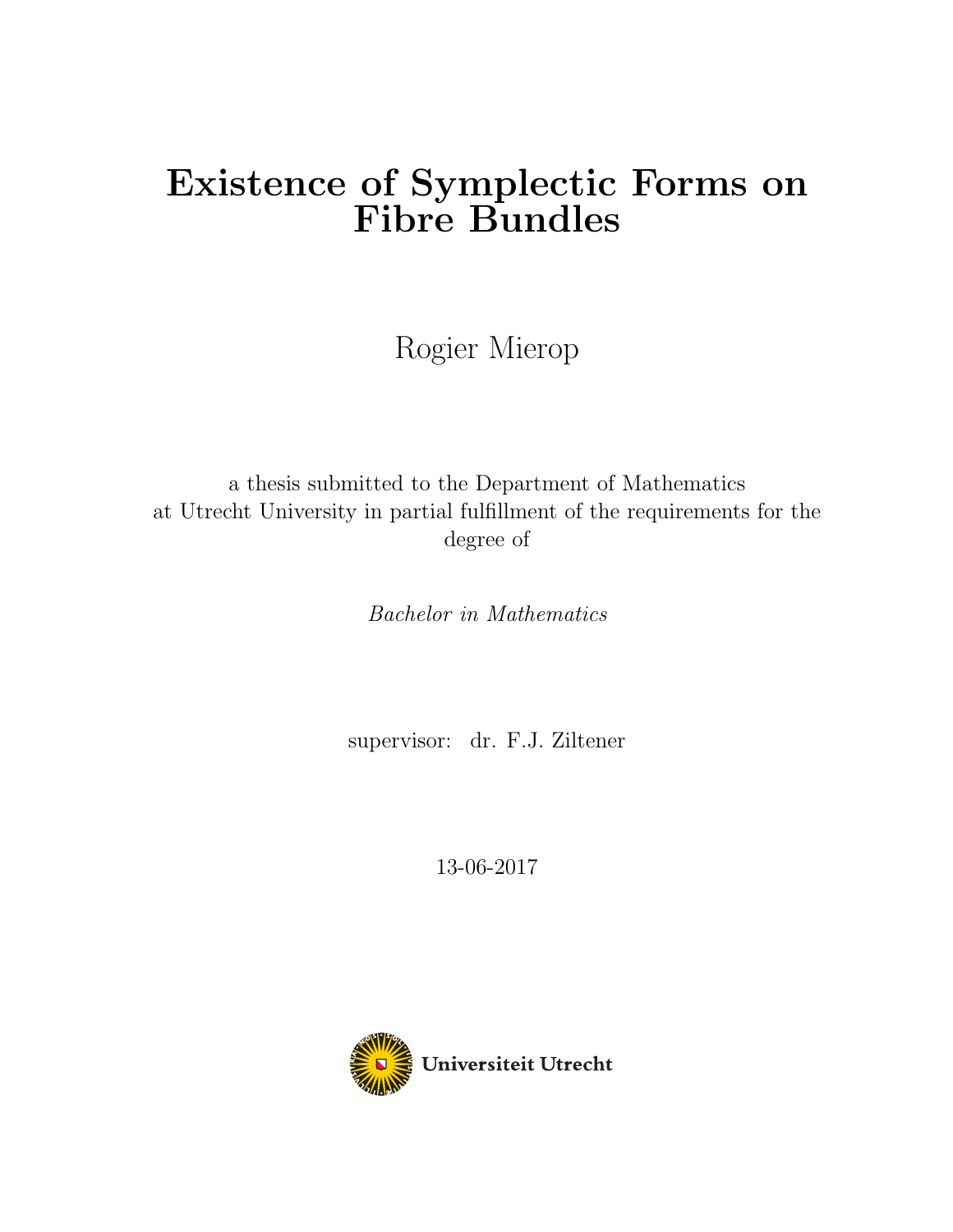## Abstract

In this thesis we discuss an elementary construction of symplectic forms. This construction was introduced by William Thurston, where he used it to construct the first example of a symplectic manifold that does not admit a Kähler-structure. More precisely, we prove a theorem by Thurston which gives a sufficient condition for the admittance of a compatible symplectic form on the total space of a symplectic fibre bundle.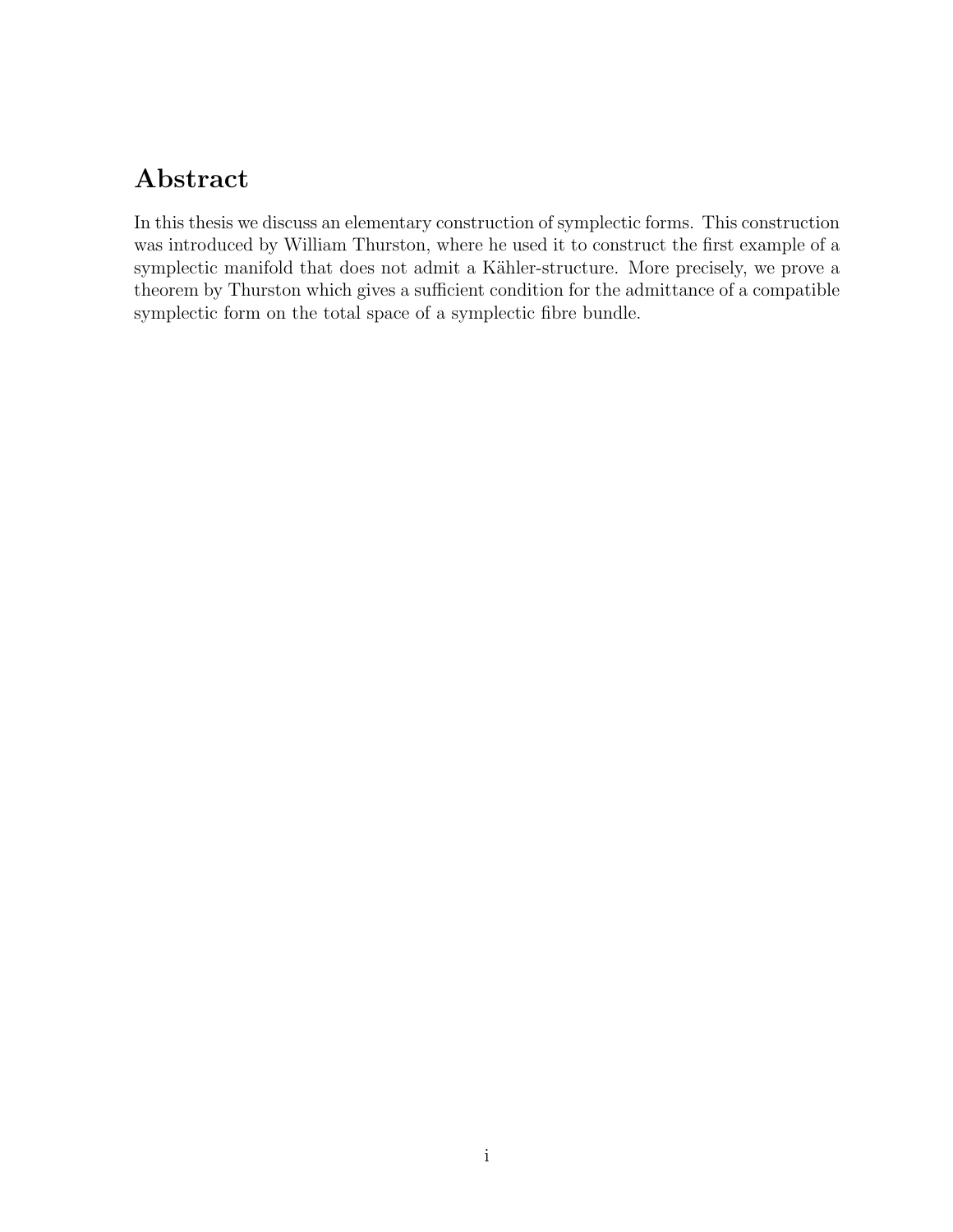## Acknowledgments

I would like to thank Fabian Ziltener for his inspiring and dedicated supervision. His extensive knowledge about the subject and keen eye for detail really helped me in writing this thesis.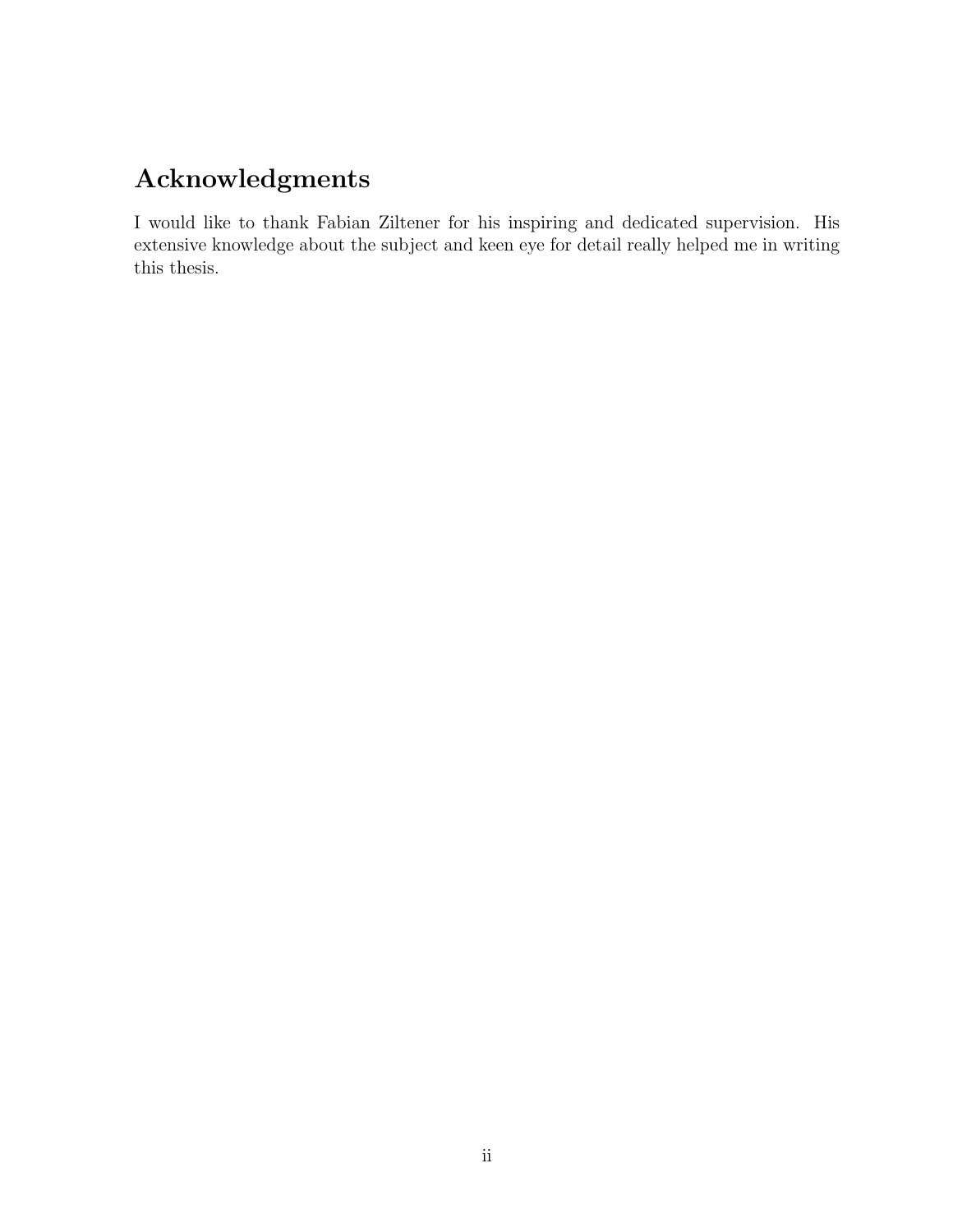## Contents

|         | 1 Introduction |       |                                                                                                      | $\bf{2}$ |
|---------|----------------|-------|------------------------------------------------------------------------------------------------------|----------|
|         | 11             |       | Motivation and main result $\dots \dots \dots \dots \dots \dots \dots \dots \dots \dots \dots \dots$ |          |
|         | 1.2            |       | Organization of this thesis $\ldots \ldots \ldots \ldots \ldots \ldots \ldots \ldots \ldots$         |          |
| $2^{-}$ | Background     |       |                                                                                                      |          |
|         | 2.1            |       |                                                                                                      |          |
|         |                | 2.1.1 | Lie group actions $\ldots \ldots \ldots \ldots \ldots \ldots \ldots \ldots \ldots$                   |          |
|         |                |       |                                                                                                      |          |
|         |                |       |                                                                                                      |          |
|         |                | 2.1.4 | Adjoint and Coadjoint representation of a Lie group $G \dots \dots \dots 14$                         |          |
|         |                | 2.1.5 |                                                                                                      |          |
| 2.2     |                |       |                                                                                                      |          |
|         |                | 2.2.1 |                                                                                                      |          |
|         |                |       | 3 Proof of the main result                                                                           | 19       |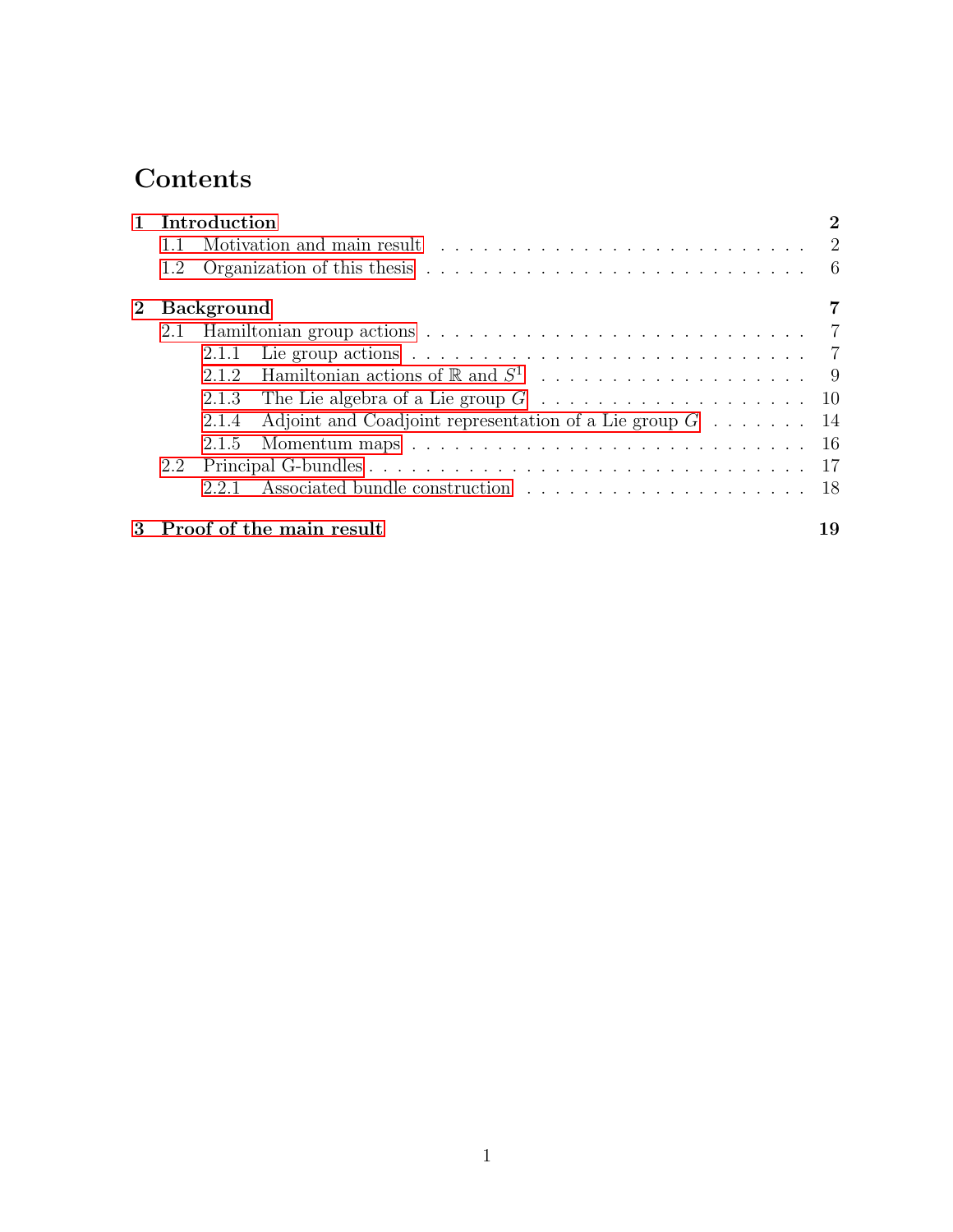### <span id="page-4-0"></span>1 Introduction

#### <span id="page-4-1"></span>1.1 Motivation and main result

In mathematics, the field of *symplectic geometry* is concerned with the study of smooth manifolds equipped with a non-degenerate closed 2-form  $\omega$ . Such a form  $\omega$  is called a symplectic form and the manifold  $(M, \omega)$  is called a symplectic manifold.

**Example 1.1.** Consider the space  $\mathbb{R}^{2n}$  with standard coördinates  $(q^1, \ldots, q^n, p^1, \ldots, p^n)$ . Equipped with the 2-form

$$
\omega_0 = \sum_{i=1}^n dq^i \wedge dp^i
$$

the space  $(\mathbb{R}^{2n}, \omega_0)$  becomes a symplectic manifold. The form  $\omega_0$  is called the *standard* symplectic form on  $\mathbb{R}^{2n}$ .

Since a symplectic form  $\omega$  on  $(M, \omega)$  is non-degenerate it induces a canonical isomorphism between the space of vector fields and the space of 1-forms on M. On the other hand any smooth function  $H \in C^{\infty}(M)$  induces a unique smooth 1-form  $dH \in \Omega^1(M)$ . Combining the above it follows that any smooth function  $H \in C^{\infty}(M)$  induces a unique smooth vector field  $X_H := X_H^{\omega} \in \mathfrak{X}(M)$  via the identity

<span id="page-4-4"></span>
$$
dH(Y) = \omega(X_H, Y). \tag{1.1}
$$

The vector field  $X_H$  is called a *Hamiltonian vector field*.

To understand the origin of this name, we first state a fundamental result in symplectic geometry:

<span id="page-4-3"></span>**Proposition 1.2** (Darboux). Let  $(M, \omega)$  be a 2n-dimensional symplectic manifold. For any  $x \in M$ , there are smooth coordinate charts  $(U, \varphi)$  centered at x such that

$$
\varphi: x \mapsto (q^1(x), \dots, q^n(x), p^1(x), \dots, p^n(x)) \in \mathbb{R}^{2n}
$$

and

<span id="page-4-2"></span>
$$
(\varphi^{-1})^* \omega = \sum_{i=1}^n dq^i \wedge dp^i.
$$
 (1.2)

Coordinates satisfying [\(1.2\)](#page-4-2) are called Darboux coordinates.

Now let  $x \in M$  and let  $(U, \varphi)$  be a Darboux coordinate chart centered at x. To find a local expression for the vector field  $X_H$  we write

$$
X_H = \sum_{i=1}^n a^i \frac{\partial}{\partial q^i} + b^i \frac{\partial}{\partial p^i}
$$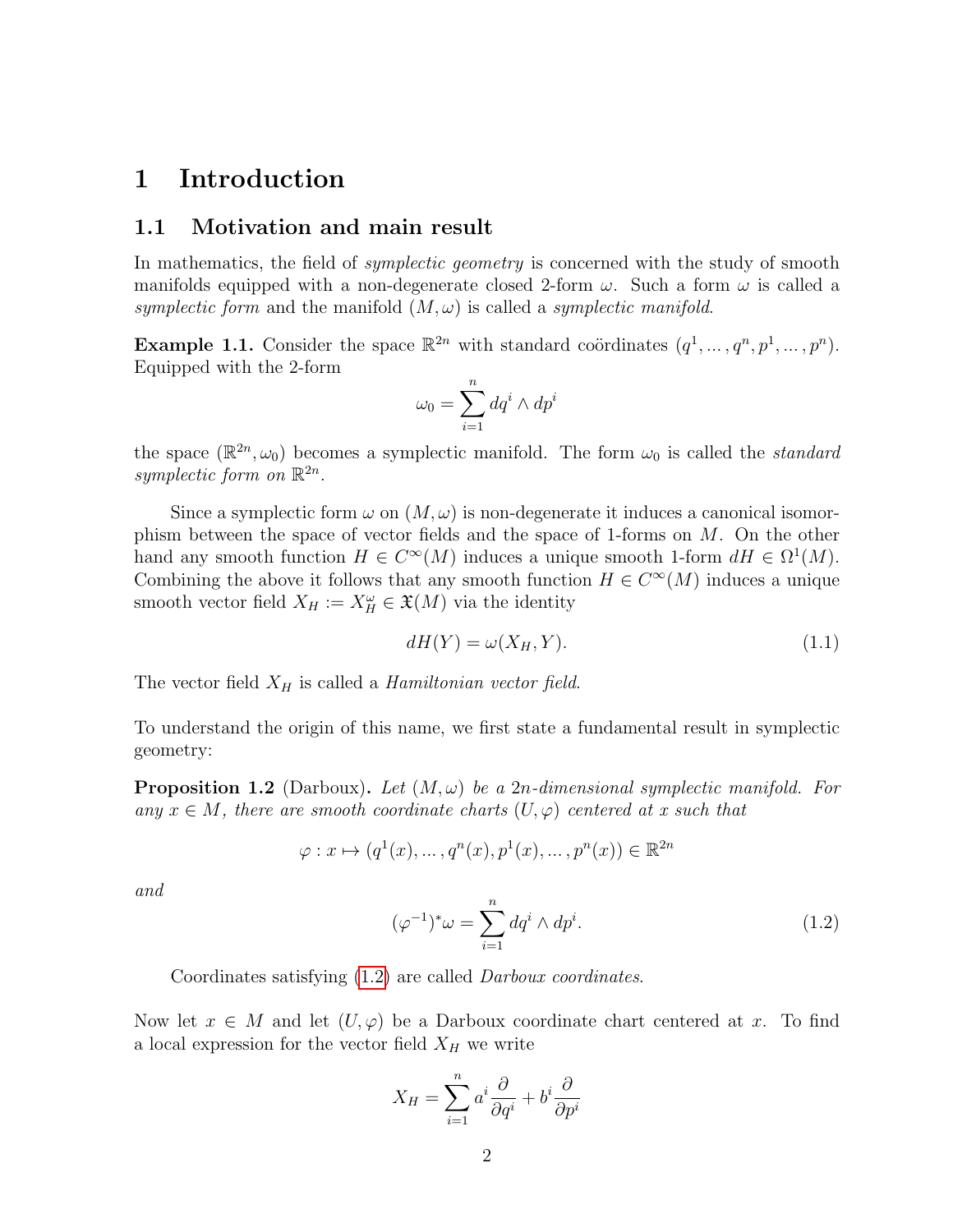where  $a^i, b^i \in C^{\infty}(U)$ . Then using Proposition [1.2](#page-4-3) we obtain

<span id="page-5-0"></span>
$$
\omega(X_H, \cdot) = \iota_{X_H}\left(\sum_{i=1}^n dq^i \wedge dp^i\right) = \sum_{i=1}^n a^i dp^i - b^i dq^i.
$$
 (1.3)

On the other hand  $dH$  takes on the form

<span id="page-5-1"></span>
$$
dH = \sum_{i=1}^{n} \left( \frac{\partial H}{\partial q^i} dq^i + \frac{\partial H}{\partial p^i} dp^i \right).
$$
 (1.4)

Therefore combining [\(1.1\)](#page-4-4), [\(1.3\)](#page-5-0) and [\(1.4\)](#page-5-1) we find the following local expression for  $X_H$ in Darboux coordinates:

<span id="page-5-2"></span>
$$
X_H = \sum_{i=1}^n \left( \frac{\partial H}{\partial p^i} \frac{\partial}{\partial q^i} - \frac{\partial H}{\partial q^i} \frac{\partial}{\partial p^i} \right).
$$
 (1.5)

From  $(1.5)$  we see that the integral curves of  $X_H$  are precisely those curves  $\gamma(t) = (q(t), p(t))$  which satisfy:

<span id="page-5-3"></span>
$$
\dot{q}^i(t) = \frac{\partial H}{\partial p^i} (q(t), p(t))
$$
  
\n
$$
\dot{p}^i(t) = -\frac{\partial H}{\partial q^i} (q(t), p(t)).
$$
\n(1.6)

Now notice that the differential equations in [\(1.6\)](#page-5-3) are exactly those equations which, in the field of classical mechanics, are satisfied by a Hamiltonian system, governed by a Hamiltonian energy function H. In physics these equations are known as Hamilton's equations and they determine the time evolution of a mechanical system.

It might not come as a surprise that a symplectic structure is a natural abstraction in which the mathematical formalism of a Hamiltonian system can be embedded in:

**Definition 1.3.** Let X be a smooth manifold. We define a natural smooth 1-form  $\lambda_X^{can}$ on the total space  $T^*X$  determined by

$$
\lambda_X^{can}|_{(x,\varphi)} = \pi^*|_{(x,\varphi)} \varphi.
$$

This 1-form is called the tautological 1-form.

<span id="page-5-4"></span>Proposition 1.4. The induced 2-form

$$
\omega_X^{can} = -d\lambda_X^{can} \tag{1.7}
$$

is a symplectic form on the total space  $T^*X$ .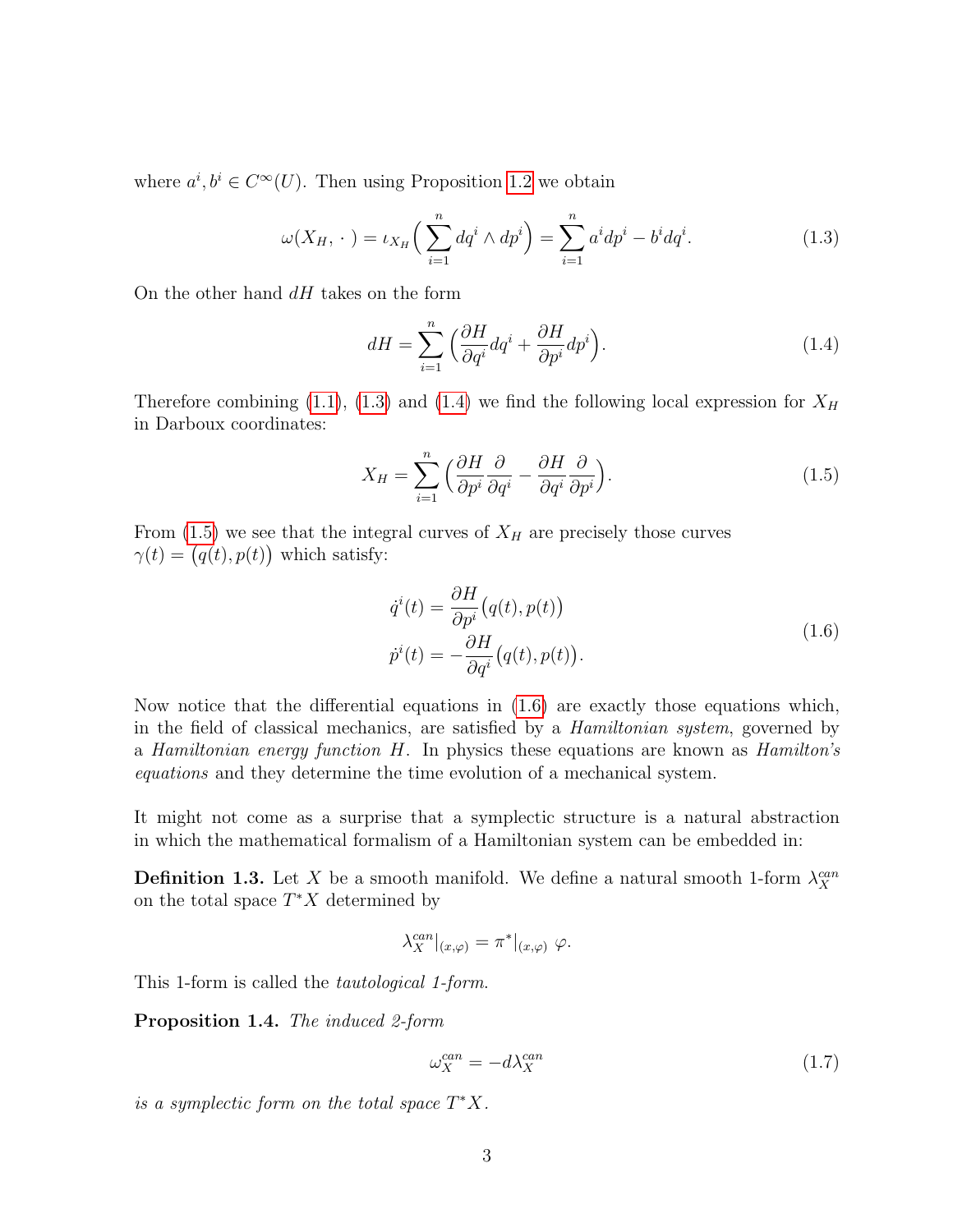The symplectic form  $\omega_X^{can}$  defined in Proposition [1.4](#page-5-4) is called the *canonical symplectic* form on  $T^*X$ .

When we denote by  $\mathcal{Q}$  the *configuration space* of a Hamiltonian system, then the total space  $T^*\mathcal{Q}$  can naturally be regarded as a *phase space* of the mechanical system. Proposition [1.4](#page-5-4) tells us that  $(T^*\mathcal{Q}, \omega_{\mathcal{Q}}^{can})$  is in fact a symplectic manifold. But more importantly, Hamilton's equations on the total space  $(T^*\mathcal{Q}, \omega_{\mathcal{Q}}^{can})$  turn out to be equivalent to Hamilton's principle of stationary action, via the Legendre transformation. Hence the properties of a Hamiltonian system can be derived from the study of its phase space  $T^*\mathcal{Q}$ equipped with the canonical symplectic form.

There are several known methods to construct a symplectic form, though in general it turns out to be quite hard. In this thesis we will highlight an elementary construction, culminating in our main result by Thurston. In order to properly formulate this result we first define some additional concepts.

**Definition 1.5.** Let  $(M, \omega)$  and  $(M', \omega')$  be symplectic manifolds. A diffeomorphism  $F: (M, \omega) \to (M', \omega')$  satisfying

$$
\omega = F^*\omega'
$$

is called a *symplectomorphism*. The set of symplectomorphisms from  $(M, \omega)$  to itself forms an infinite dimensional Lie group called the group of symplectomorphisms. This group is a subgroup of  $\text{Diff}(M)$  and is denoted by  $\text{Symp}(M,\omega)$ .

<span id="page-6-0"></span>**Definition 1.6.** We call  $(E, \pi, B)$  a *smooth fibre bundle* over B with model fibre F, if it satisfies the following conditions:

- the spaces  $F, E, B$  are smooth manifolds.
- $\pi : E \to B$  is a smooth surjective map.
- there exists an open cover  ${U_\alpha}_\alpha$  of B and a collection of diffeomorphisms

$$
\Phi_{\alpha} : \pi^{-1}(U_{\alpha}) \to U_{\alpha} \times F
$$

such that the following diagrams commute:



The map  $\Phi_{\alpha}$  is called a *local trivialization* of the fibre bundle  $(E, \pi, B)$ .

An example of a smooth fibre bundle over B is the cotangent bundle  $(T^*B, \pi, B)$ .

**Definition 1.7.** A symplectic fibre bundle  $(E, \pi, B, {\Phi_\alpha}_\alpha)$  with model fibre  $(F, \sigma)$  is a smooth fibre bundle - as defined in Definition [1.6](#page-6-0) - with the following additional requirement: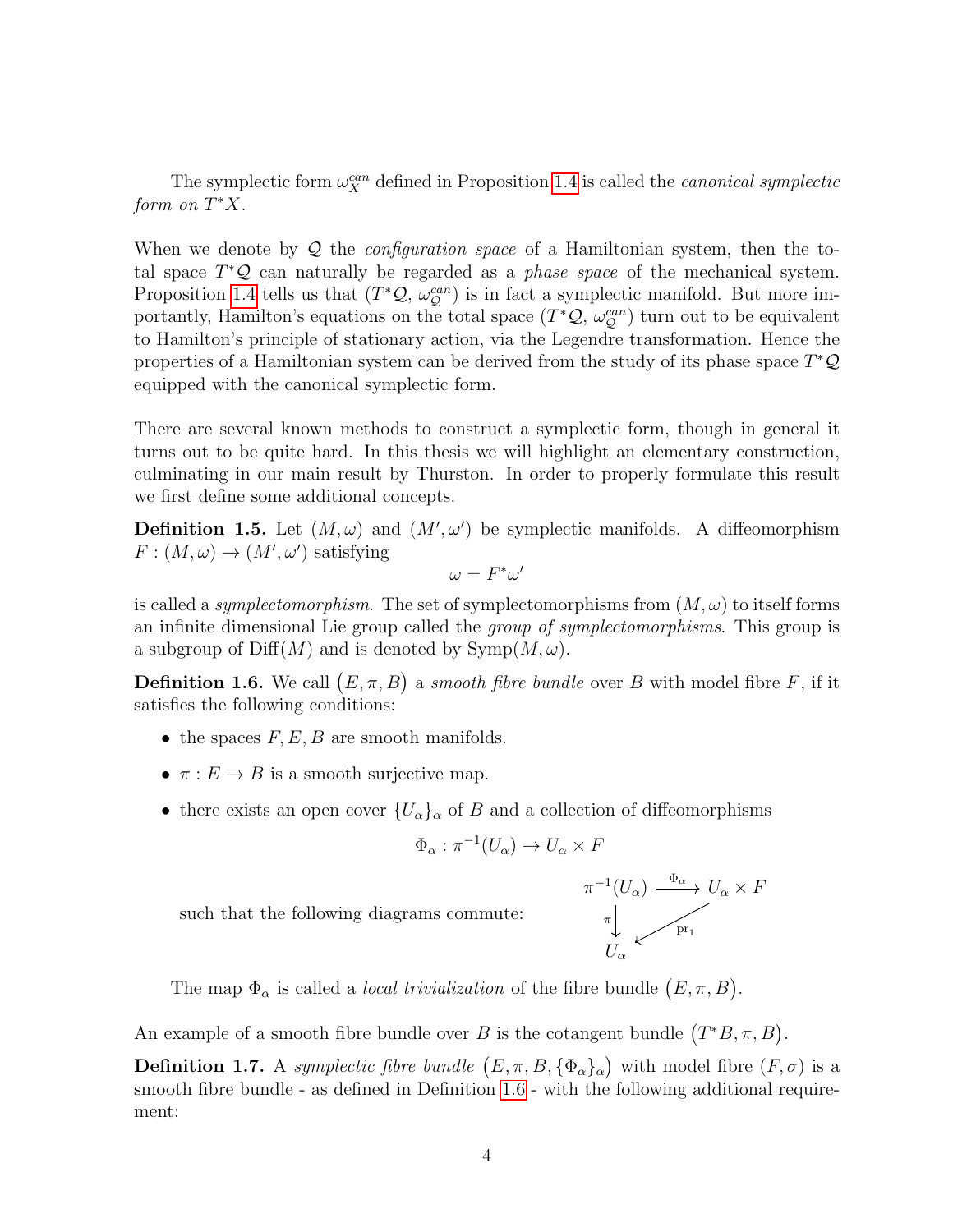• for all  $\alpha, \beta$  and all  $b \in U_\alpha \cap U_\beta$  the transition maps satisfy that

<span id="page-7-0"></span>
$$
\Phi_{\beta} \circ \Phi_{\alpha}^{-1} \big|_{b} \in \text{Symp}(F, \sigma). \tag{1.8}
$$

Each fibre  $E_b$  of a symplectic fibre bundle  $(E, \pi, B, {\{\Phi_\alpha\}}_\alpha)$  carries an induced symplectic structure  $\sigma_b \in \Omega^2(E_b)$  defined by

$$
\sigma_b=\Phi_\alpha|_b{}^*\sigma
$$

for every  $b \in U_{\alpha}$ . It follows from [\(1.8\)](#page-7-0) that these forms are independent of the choice of α.

**Definition 1.8.** A symplectic form  $\omega$  on the total space  $(E, \omega)$  is called *compatible* with the symplectic fibre bundle if

$$
\sigma_b={\iota_b}^*\omega
$$

for all  $b \in B$ . Here  $\iota_b : E_b \to E$  denotes the inclusion of the fibre  $E_b$  into the total space E.

Given the above, we now ask ourselves the following question:

**Question 1.9.** Suppose we are given a symplectic fibre bundle  $(E, \pi, B, {\Phi_\alpha}_\alpha)$  with symplectic model fibre  $(F, \sigma)$ . Under what conditions does the total space E admits a symplectic form  $\omega$ , which in turn is compatible with the induced symplectic form  $\sigma_b$  on each fibre  $E_h$ ?

It turns out that such a form need not always exist. For example, the Hopf bundle  $(S^3 \times S^1, \pi, S^2)$  is a symplectic fibre bundle with model fibre  $(\mathbb{T}^2, \sigma)$ , but the total space  $S^3 \times S^1$  does not admit a symplectic structure.

However, if such a form  $\omega$  does exist we have the necessary condition that there exists a cohomology class  $a \in H^2(E)$  which pulls back to the cohomology class  $[\sigma_b] \in H^2(E_b)$ under the inclusions  $\iota_b : E_b \mapsto E$ . Our main result (by Thurston) shows that if E is compact and  $B$  is a connected symplectic manifold, then this condition is sufficient as well.

<span id="page-7-1"></span>**Theorem 1.10** (Thurston). Let  $(E, \pi, B, {\Phi_{\alpha}}_{\alpha})$  be a compact symplectic fibre bundle with symplectic model fibre  $(F, \sigma)$  and connected symplectic base  $(B, \beta)$ . Denote by  $\sigma_b \in \Omega^2(E_b)$  the induced symplectic form on the fibre  $E_b$  and suppose that there exists a cohomology class  $a \in H^2(E)$  such that

$$
\iota_b^* a = [\sigma_b] \tag{1.9}
$$

for some (and hence every)  $b \in B$ . Then, for every sufficiently large real number  $K >$ 0, there exist a symplectic form  $\omega_K \in \Omega^2(E)$  which is compatible with the bundle and represents the cohomology class  $a + K[\pi^*\beta]$ .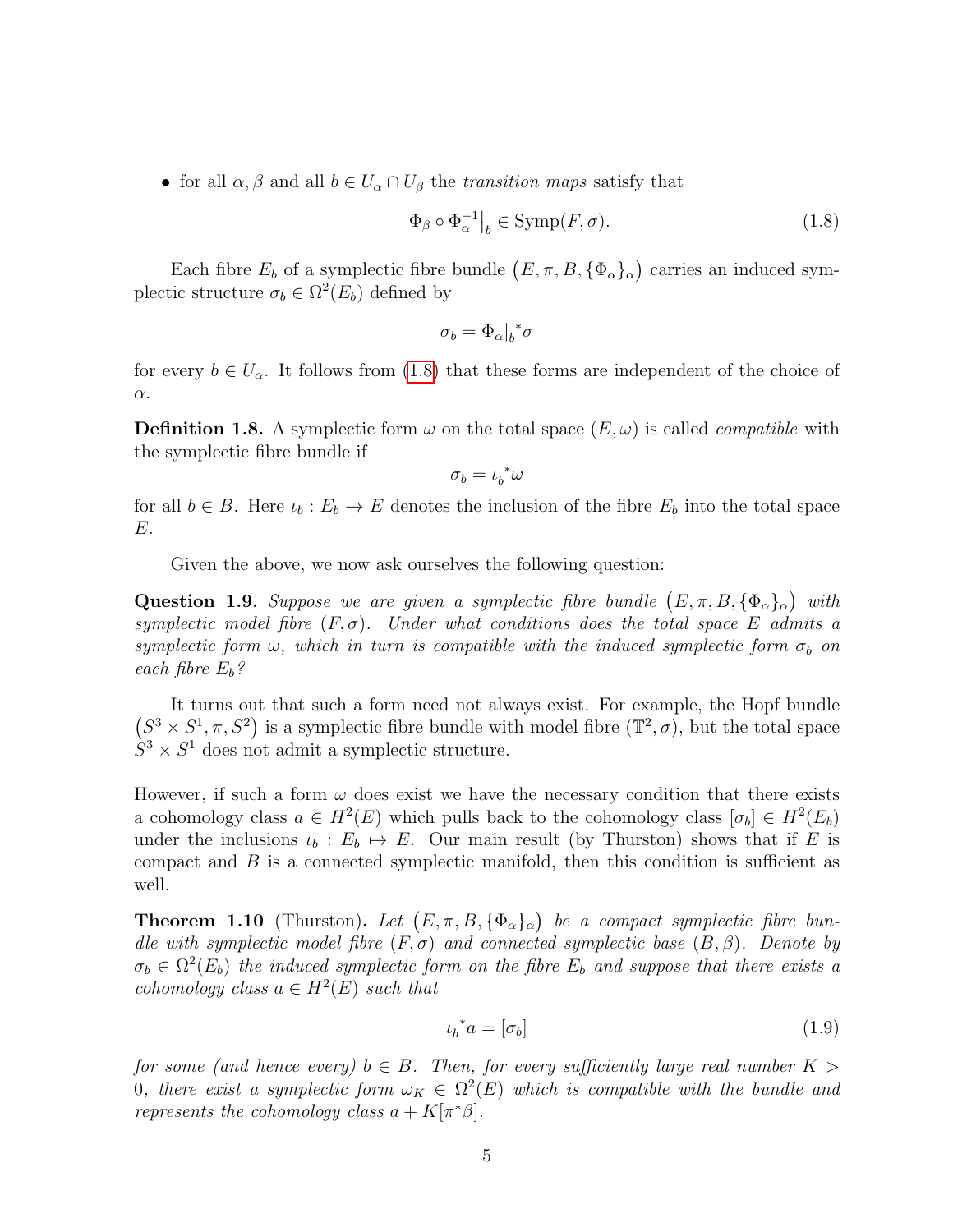Thurston's theorem is important as it provided a simple means to construct the first example of a symplectic manifold that does not admit a Kähler structure. (Kodaira-Thurston manifold, see [\[Thu76\]](#page-30-0))

The following theorem by Weinstein is a related result. It provides a construction of closed 2-forms defined on the associated fibre bundle of a principal bundle.

<span id="page-8-1"></span>**Theorem 1.11** (Weinstein). Let  $(P, \pi, B)$  be a principal G-bundle and  $(F, \sigma)$  be a symplectic manifold. If

 $G \to \text{Symp}(F, \sigma) : q \mapsto \psi_{\sigma}$  (1.10)

is a proper Hamiltonian action, then there exists a closed 2-form  $\tau \in \Omega^2(P \times_G F)$  on the associated fibre bundle  $(P \times_G F, \pi_F, B)$  which restricts to the form  $\sigma_b$  on each fibre  $(P \times_G F, \pi_F, B)_b.$ 

Although the closed 2-form  $\tau$  need not be non-degenerate and therefore would not define a symplectic form, if we combine Theorem [1.10](#page-7-1) and [1.11](#page-8-1) we do have the following corollary:

**Corollary 1.12.** Let  $(P, \pi, B)$  be a closed principal G-bundle with connected symplectic base  $(B, \beta)$ . If  $(F, \sigma)$  is a compact symplectic manifold and

$$
G \to \text{Symp}(F, \sigma) : g \mapsto \psi_g
$$

is a proper Hamiltonian action, then there exists a symplectic form  $\omega_K \in \Omega^2(P \times_G F)$ which is compatible with the associated fibre bundle  $(P \times_G F, \pi_F, B)$ .

#### <span id="page-8-0"></span>1.2 Organization of this thesis

In section [2](#page-9-0) we briefly discuss the theory of Hamiltonian group actions. In particular we explain the notion of a momentum map, which can be regarded as a generalization of a Hamiltonian function. These concepts play an important role in the formulation of Theorem [1.11.](#page-8-1) Section [3](#page-21-0) forms the heart of this thesis in which we prove our main result, Theorem [1.10.](#page-7-1)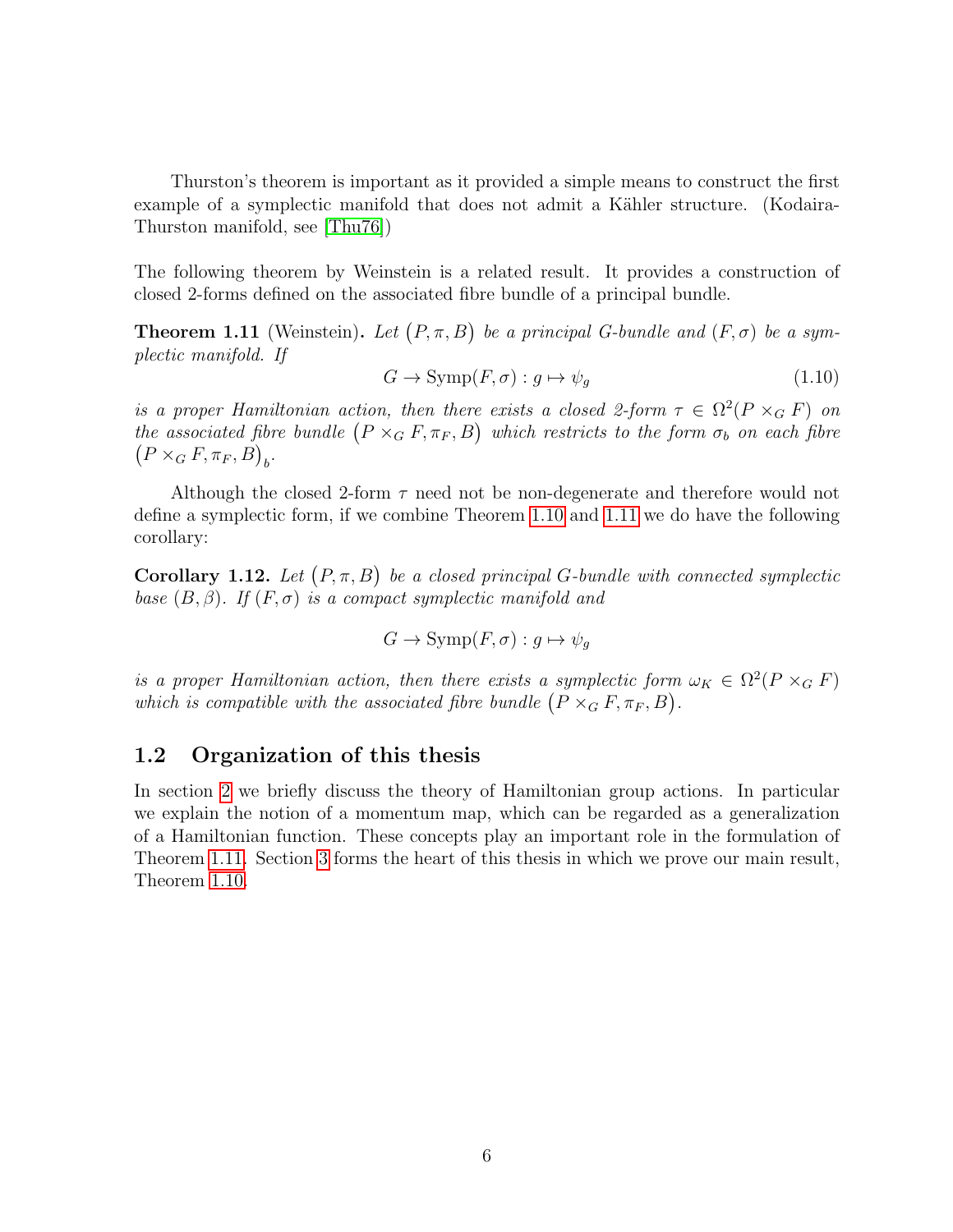## <span id="page-9-0"></span>2 Background

In this section we define the notion of a Hamiltonian action of a Lie group  $G$ . To this end we first revise some general facts about Lie group actions and give a definition of a Hamiltonian action of the Lie groups  $\mathbb R$  and  $S^1$ . We then move on to review some Lie theory and introduce the adjoint and coadjoint representation of a Lie group  $G$ . Finally, we introduce the notion of a momentum map. This can be regarded a generalization of a Hamiltonian function and turns out to be a key ingredient to generalize our previous definition of a Hamiltonian action to that of a Hamiltonian action of an arbitrary Lie group  $G$ .

#### <span id="page-9-1"></span>2.1 Hamiltonian group actions

#### <span id="page-9-2"></span>2.1.1 Lie group actions

**Definition 2.1.** A Lie group G is a smooth manifold equipped with a group structure such that the group operations

$$
G \times G \to G : (g, h) \mapsto g \cdot h
$$

$$
G \to G : g \mapsto g^{-1}
$$

are smooth.

**Definition 2.2.** A left action of a Lie group G on a manifold M is a group homomorphism

$$
\psi: G \to \text{Diff}(M): g \mapsto \psi_g.
$$

The evaluation map associated to the action  $\psi$  is the map

$$
ev_{\psi}: G \times M \to M : (g, p) \mapsto \psi_g(p).
$$

It follows from the properties of a group homomorphism that

- $ev_{\psi}(e, p) = p$ , where *e* is the identity element of *G*.
- $ev_{\psi}(q, ev_{\psi}(h, p)) = ev_{\psi}(q \cdot h, p), \forall q, h \in G.$

The action  $\psi$  is smooth if the map  $ev_{\psi}$  is smooth.

**Remark.** A right action is defined similarly with  $\psi$  being an anti-homomorphism.

**Definition 2.3.** An action of G on M is called transitive if for every pair  $p, q \in M$  there exists a  $g \in G$  such that

$$
\mathrm{ev}_{\psi}(g,p) = q.
$$

In particular this means that the manifold M possesses only a single group orbit.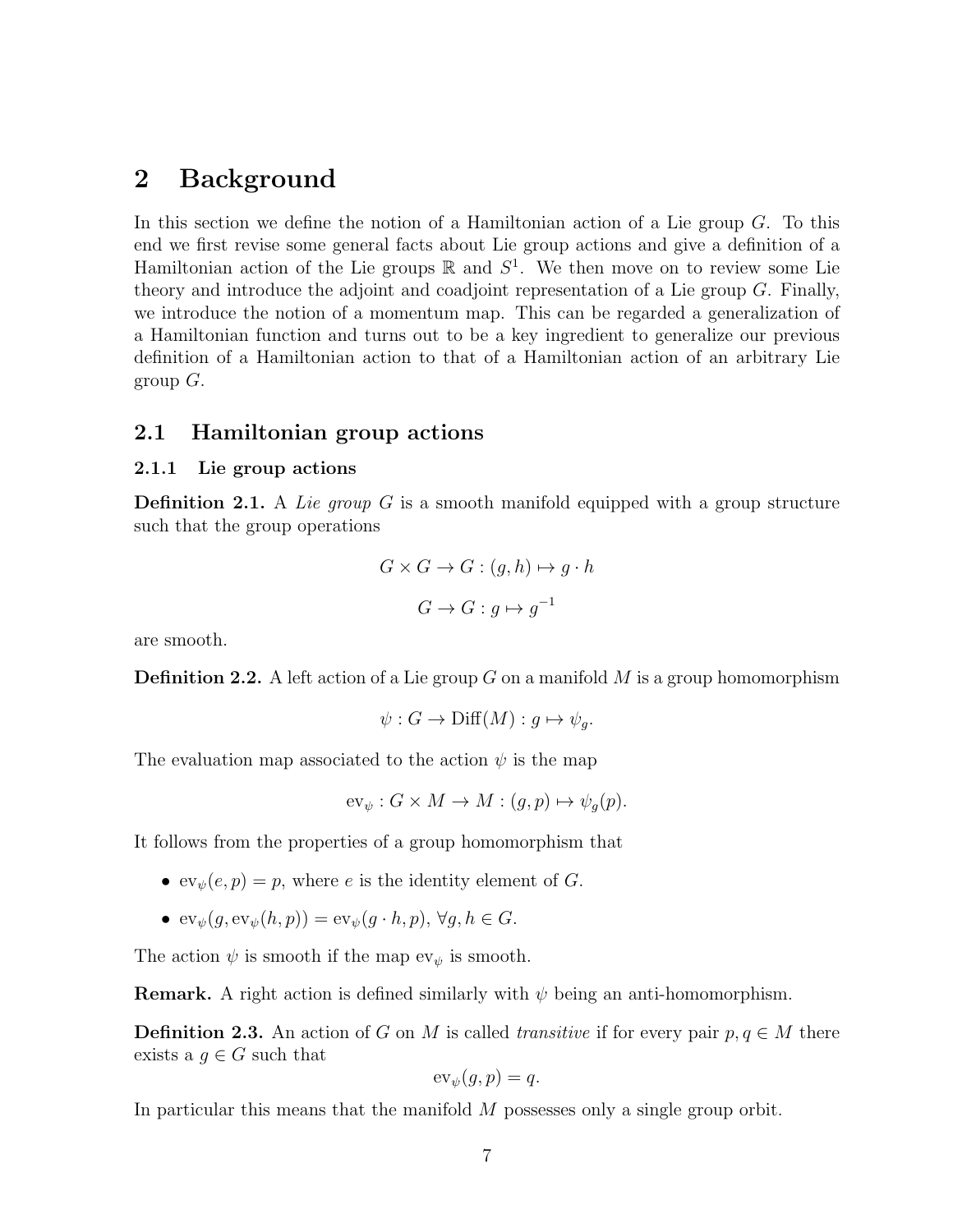**Definition 2.4.** An action of G on M is called free if for  $\forall g, h \in G$  and  $\forall p \in M$  we have

$$
g \neq h \implies \text{ev}_{\psi}(g, p) \neq \text{ev}_{\psi}(h, p).
$$

**Definition 2.5.** A smooth manifold  $M$  is called a  $G$ -torsor if a Lie group  $G$  acts freely and transitively on M. In particular this means that for all  $p, q \in M$  there exists a unique  $g \in G$  such that  $ev_{\psi}(g, p) = q$ .

<span id="page-10-0"></span>**Example 2.6.** Let  $X$  be a complete smooth vector field on a smooth manifold  $M$ . For each  $p \in M$  denote by

$$
\mathrm{ev}_{\varrho}(\,\cdot\,,p): \mathbb{R} \to M: t \mapsto \varrho_t(p)
$$

the unique integral curve of the vector field  $X$  passing through  $p$ . That is, the map  $ev_{\varrho}(\,\cdot\,,p)$  satisfies

$$
\begin{cases}\n\varrho_0(p) = p \\
\frac{d\varrho_t(p)}{dt} = X(\varrho_t(p)).\n\end{cases}
$$

Then

$$
\varrho : \mathbb{R} \to \text{Diff}(M) : t \mapsto \varrho_t
$$

is an action of  $(\mathbb{R}, +)$  on M.

*Proof.* We need to prove that the map  $\rho : \mathbb{R} \to \text{Diff}(M)$  is a group homomorphism, i.e.  $\varrho_t \circ \varrho_s = \varrho_{t+s}$ . To this end let  $p, q \in M$  and  $s \in \mathbb{R}$  such that  $\varrho_s(q) = p$ . Define for  $t \in \mathbb{R} : \widetilde{\varrho}_t(q) := \varrho_{t+s}(q)$ . Then

$$
\begin{cases}\n\widetilde{\varrho}_0(q) = \varrho_s(q) = p \\
\frac{d\widetilde{\varrho}_t(q)}{dt} = \frac{d\varrho_{t+s}(q)}{dt} = X(\varrho_{t+s}(q)) = X(\widetilde{\varrho}_t(q)).\n\end{cases}
$$

Hence

 $\widetilde{\text{ev}}_o(\cdot, q): \mathbb{R} \to M : t \mapsto \widetilde{\rho}_t(q)$ 

is an integral curve of X through p. By the Picard-Lindelöf theorem we must have  $\widetilde{\varrho}_t(q) = \varrho_t(p)$  and therefore

$$
\varrho_{t+s}(q) = \varrho_t \circ \varrho_s(q),
$$

as claimed.

**Remark.** Since  $(\mathbb{R}, +)$  is a Lie group and the flow  $ev_{\varrho}$  is smooth, Example [2.6](#page-10-0) is in fact an example of a smooth action of  $(\mathbb{R}, +)$  on M. For a proof that the flow ev<sub>e</sub> is smooth we refer the reader to [\[Lee12,](#page-30-1) Theorem D.5].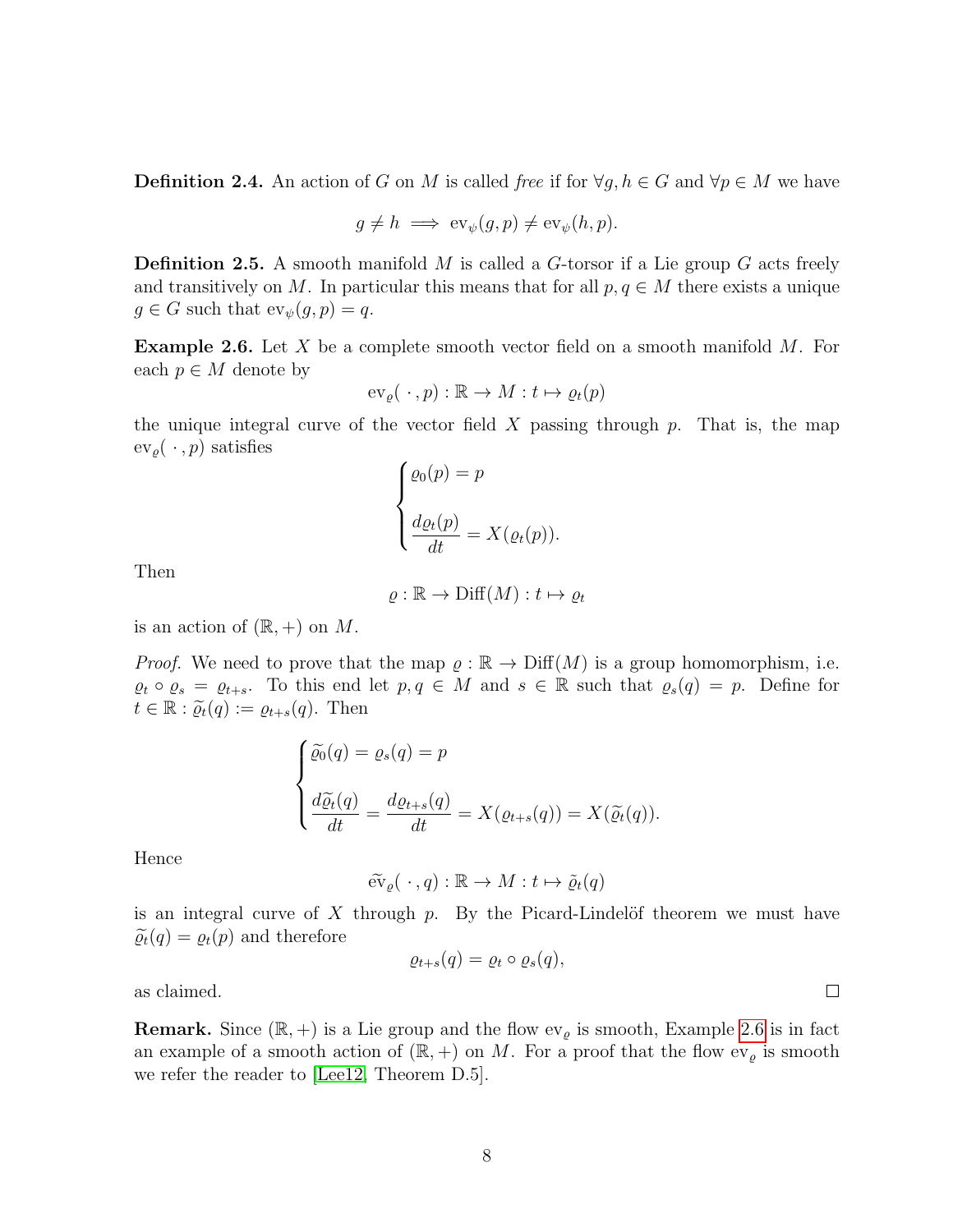**Definition 2.7.** The family of diffeomorphisms  $\{ \varrho_t \mid t \in \mathbb{R} \}$  is called a *one parameter* group of diffeomorphisms and denoted by

$$
\varrho_t := \exp(tX).
$$

Remark. There exists a 1 : 1 correspondence between complete smooth vector fields on M and smooth actions of  $\mathbb R$  on M given by the bijection

{complete smooth vector fields on  $M$ }  $\longleftrightarrow$  {smooth R-actions on  $M$ }

$$
X \longrightarrow \varrho : t \mapsto \exp(tX)
$$

$$
X_p = \frac{d}{dt}\bigg|_{t=0} \psi_t(p) \longleftarrow \psi
$$

### <span id="page-11-0"></span>2.1.2 Hamiltonian actions of  $\mathbb R$  and  $S^1$

Let  $(M, \omega)$  be symplectic manifold and G a Lie group.

**Definition 2.8.** A G-action  $\psi$  on M is called *symplectic* if

$$
\psi: G \to \text{Symp}(M, \omega) \subset \text{Diff}(M),
$$

i.e. G acts on M via symplectomorphisms.

Consider  $G = (\mathbb{R}, +).$ 

**Definition 2.9.** An R-action  $\psi$  on M is called *Hamiltonian* if there exist a function  $H : M \to \mathbb{R}$  such that

$$
\iota_X \omega = dH,
$$

where X is the vector field on M generated by  $\psi$ . The function  $H : M \to \mathbb{R}$  is then called a Hamiltonian function.

**Example 2.10.** Consider  $(\mathbb{R}^{2n}, \omega_0)$  with  $\omega_0 = \sum dq^i \wedge dp^i$  and  $X = -\frac{\partial}{\partial n}$  $\frac{\partial}{\partial p^1}$ . The orbits of the R-action on  $\mathbb{R}^{2n}$  generated by X are lines parallel to the  $p_1$ -axis. Moreover, notice that

$$
\iota_X \omega = dq^1,
$$

hence the R-action is Hamiltonian.

<span id="page-11-1"></span>Proposition 2.11. Every Hamiltonian R-action is symplectic.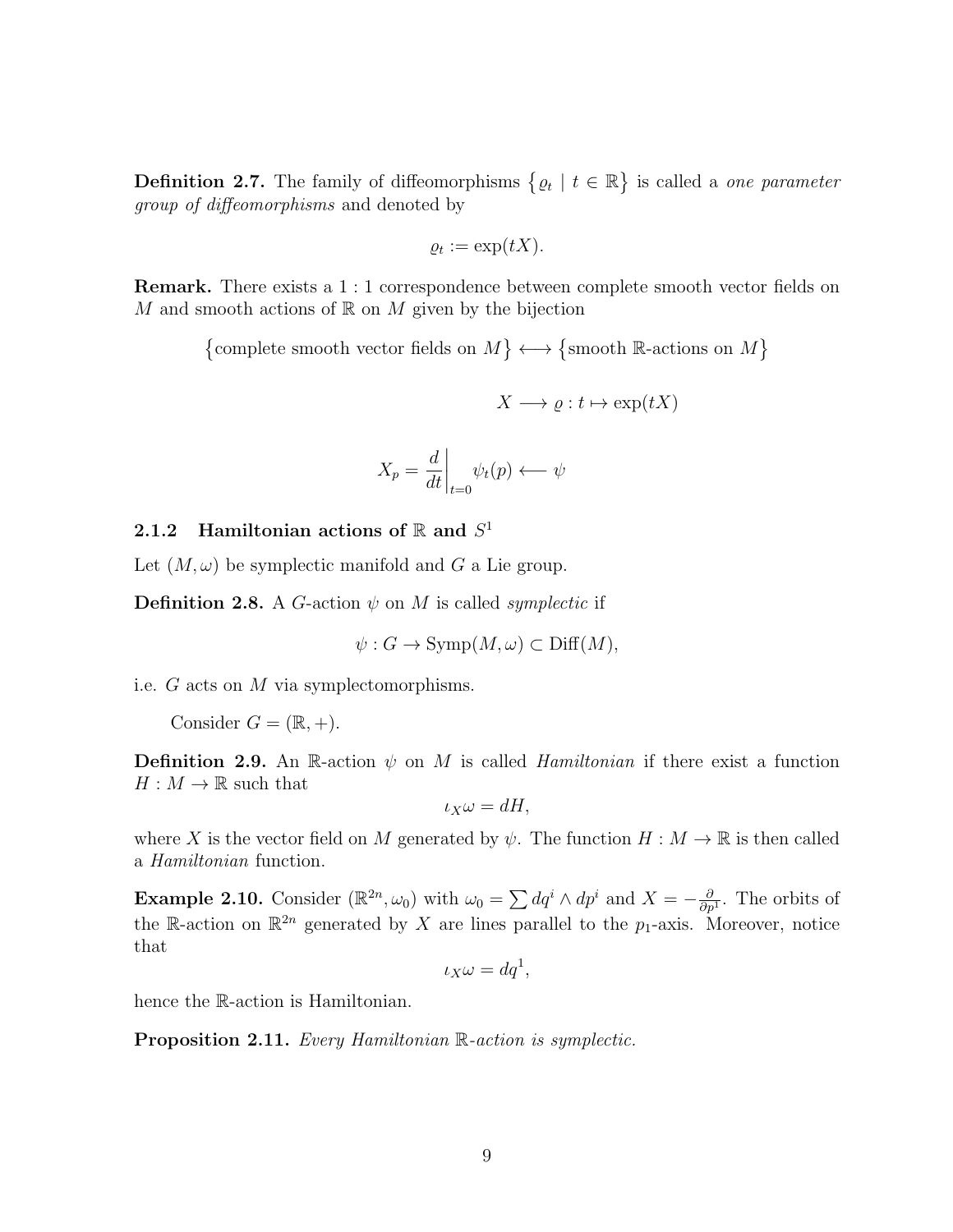*Proof of Proposition [2.11.](#page-11-1)* Let  $\psi$  be a symplectic R-action. Then by definition  $\forall t \in \mathbb{R}$ :  $\psi_t: M \to M$  is a symplectomorphism. This is equivalent to the statement that the flow  $ev_{\psi}$  of the induced vector field X preserves the symplectic structure, since

$$
\mathcal{L}_X \omega := \frac{d}{dt} \bigg|_{t=0} (\psi_t)^* \omega = \frac{d}{dt} \bigg|_{t=0} \omega = 0.
$$

Since  $d\omega = 0$  it follows from Cartan's magic formula

$$
\mathcal{L}_X \omega = \iota_X d\omega + d(\iota_X \omega) = d(\iota_X \omega)
$$

that  $\iota_X \omega$  is closed if and only if  $\psi$  is symplectic. Since for any Hamiltonian R-action there exist a function  $H : M \to \mathbb{R}$  such that  $\iota_X \omega = dH$  the statement follows.  $\Box$ 

**Remark.** An  $S^1$ -action  $\psi$  on M can be regarded as an R-action on M for which  $\psi_{2\pi} = \psi_0$ . The  $S^1$ -action is called Hamiltonian if the underlying  $\mathbb R$ -action is Hamiltonian.

**Example 2.12.** Consider  $(S^2, \omega)$  with  $\omega = d\theta \wedge dh$  and  $X = \frac{\partial}{\partial \theta}$ . The orbits of the R-action on  $S^2$  generated by X are horizontal circles parallel to the equator. Since the orbits of the R-action are  $2\pi$ -periodic and

$$
\iota_X \omega = dh
$$

this is an example of a Hamiltonian  $S^1$ -action on  $S^2$ .

To define the notion of a Hamiltonian action of an arbitrary Lie group G we need to generalize the concept of a Hamiltonian function. Such a generalization is called a momentum map. Before its definition though we first need to define some additional concepts.

#### <span id="page-12-0"></span>2.1.3 The Lie algebra of a Lie group  $G$

Let G be a Lie group and  $g \in G$ . Consider the map

$$
\psi: G \to \text{Diff}(G): g \mapsto L_g,
$$

where

$$
L_g: G \to G: h \mapsto g \cdot h.
$$

It is readily seen that  $\psi$  defines a group homomorphism. Hence any Lie group G acts on itself by multiplication.

**Definition 2.13.** Suppose  $F: G \to G$  is a smooth map and X a vector field on G. If there exists a vector field Y on G such that for all  $h \in G$ 

$$
dF|_h(X_h) = Y|_{F(h)},
$$

then we say the vector fields  $X$  and  $Y$  are  $F$ -related.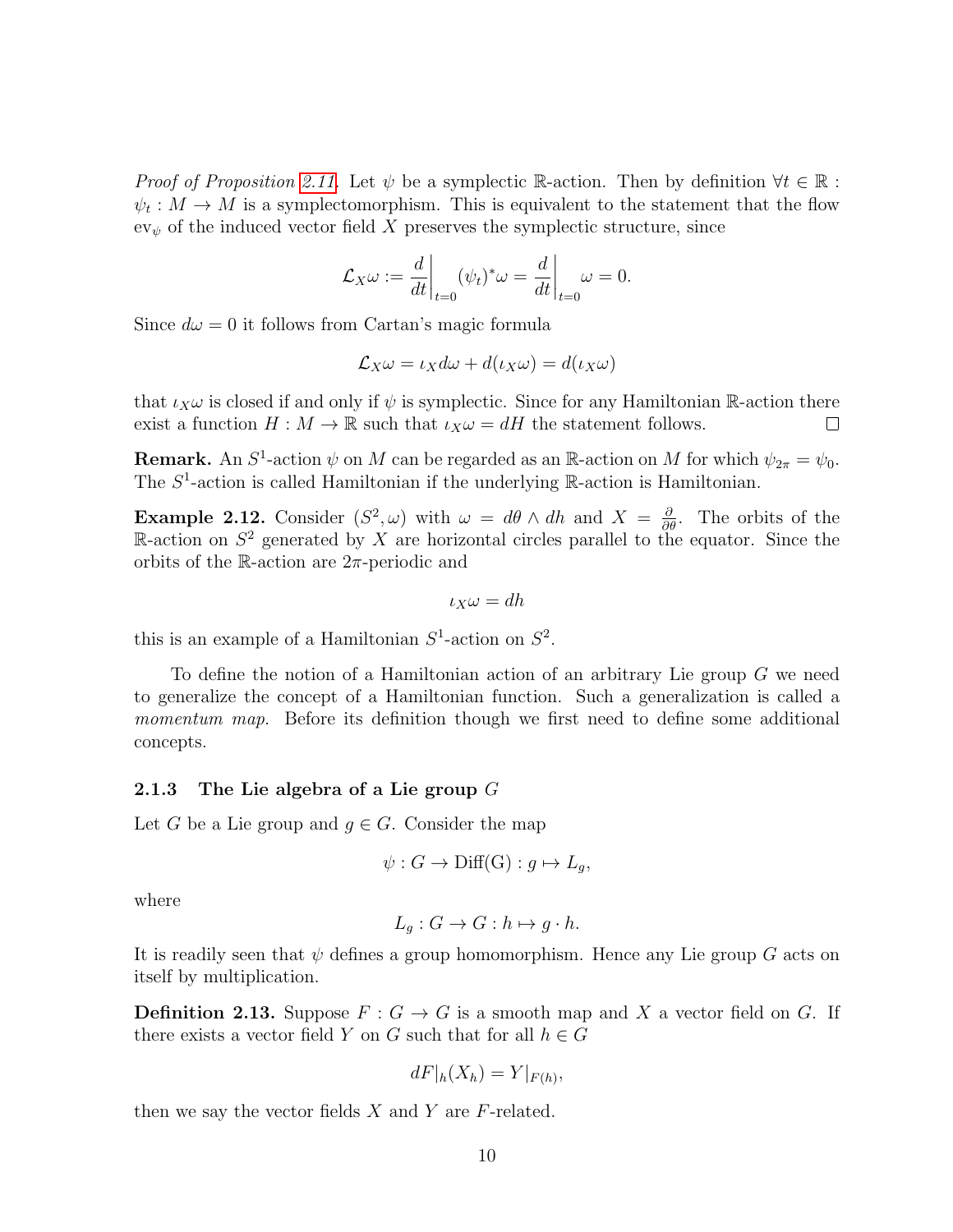<span id="page-13-0"></span>**Proposition 2.14.** Let  $X, Y$  be vector fields on G. Then X and Y are F-related if and only if for for every smooth real-valued function f defined on an open subset of G it holds that

$$
X(f \circ F) = (Yf) \circ F.
$$

*Proof of Proposition [2.14.](#page-13-0)* Let  $h \in G$  and f be a smooth real-valued function defined in a neighbourhood of  $F(h)$ . Then

$$
X(f \circ F)(h) = X_h(f \circ F) = dF|_h(X_h)f
$$

and

$$
(Yf) \circ F(h) = (Yf)(F(h)) = Y_{F(h)}f.
$$

Hence

$$
X(f \circ F)(h) = (Yf) \circ F(h) \iff dF|_h(X_h)f = Y_{F(h)}f.
$$

Since  $X$  and  $Y$  are completely determined by their local behaviour the statement follows.  $\Box$ 

<span id="page-13-3"></span>**Definition 2.15.** A vector field X on G is called *left-invariant* if for all  $q, h \in G$ :

$$
dL_g|_h(X_h) = X_{L_g(h)}.
$$

Stated differently, a vector field X on G is called left-invariant if for every  $q \in G$ , X is  $L_q$ -related to itself.

**Definition 2.16.** Let  $\mathbb{K} = \mathbb{R}$  or  $\mathbb{C}$ . A Lie algebra over  $\mathbb{K}$  is a vector space V over  $\mathbb{K}$ endowed with an alternating bilinear map

$$
[\![\cdot,\cdot\,]\!]:V\times V\to V
$$

such that for all  $X, Y, Z \in V$ :

$$
[[X, [Y, Z]] + [[Y, [Z, X]]] + [[Z, [X, Y]]] = 0.
$$

This identity is called the *Jacobi identity* and the map  $[\![ \cdot, \cdot ]\!]$  is called the Lie bracket of the Lie algebra V .

Denote by  $Lie(G)$  the collection of all smooth left-invariant vector fields on G.

<span id="page-13-1"></span>**Proposition 2.17.** Lie(G) together with the Lie bracket  $[\cdot, \cdot]$  of smooth vector fields forms a Lie algebra over R.

To prove Proposition [2.17](#page-13-1) we use the following lemma.

<span id="page-13-2"></span>**Lemma 2.18.** Let G be a Lie group and  $X_i, Y_i$  for  $i \in \{1,2\}$  be smooth vector fields on G. If  $X_i$  is F-related to  $Y_i$  for  $i \in \{1,2\}$ , then  $[X_1, X_2]$  is F-related to  $[Y_1, Y_2]$ .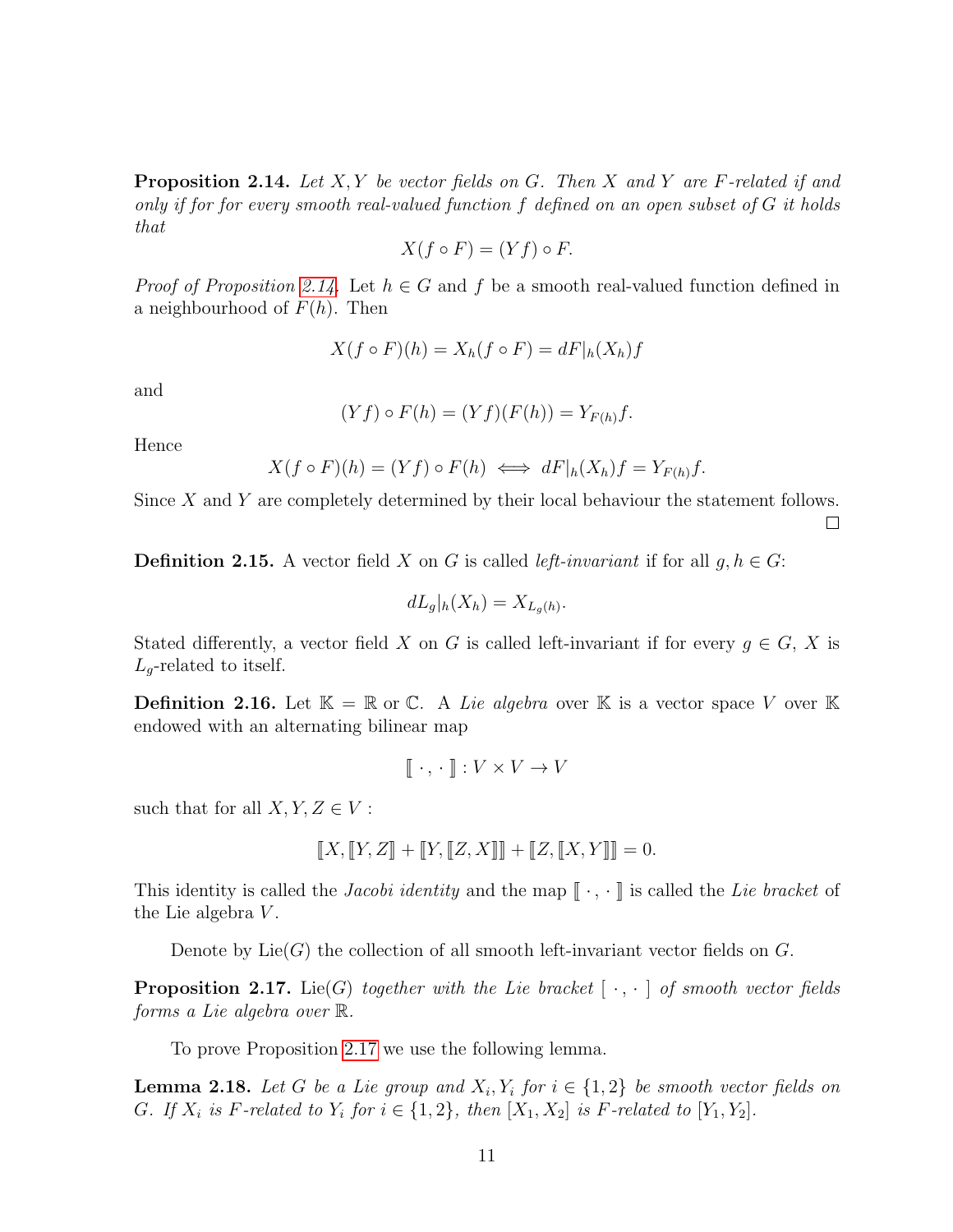Proof of Proposition [2.18.](#page-13-2) Using Proposition [2.14](#page-13-0) we have

$$
X_1X_2(f \circ F) = X_1(X_2(f \circ F)) = X_1((Y_2f) \circ F) = (Y_1Y_2f) \circ F.
$$

Similarly we have

$$
X_2X_1(f \circ F) = (Y_2Y_1f) \circ F.
$$

Therefore we obtain

$$
[X_1, X_2](f \circ F) = X_1 X_2 (f \circ F) - X_2 X_1 (f \circ F) = (Y_1 Y_2 f) \circ F - (Y_2 Y_1 f) \circ F = ([Y_1, Y_2] f) \circ F,
$$
  
implying that  $[X_1, X_2]$  is F-related to  $[Y_1, Y_2]$ .

<span id="page-14-0"></span>**Corollary 2.19.** Let X, Y be smooth vector fields on G and  $F \in \text{Diff}(G)$ . Then

$$
dF[X, Y] = [dF(X), dF(Y)].
$$

*Proof of Proposition [2.17.](#page-13-1)* Let  $X, Y \in \text{Lie}(G)$  and  $a, b \in C^{\infty}(G)$ . Then for every  $g \in G$ we have that

$$
dL_g(aX + bY) = adL_g(X) + bdL_gY = aX + bY.
$$

It follows that the vector field  $aX + bY$  is left-invariant and therefore Lie(G) forms a module over  $C^{\infty}(G)$ . Since  $\mathbb{R} \subset C^{\infty}(G)$  (considered as constant functions on G) in particular Lie(G) forms a vector space over R. Moreover, from Definition [2.15](#page-13-3) and Corollary [2.19](#page-14-0) we obtain that

$$
dL_g[X, Y] = [dL_g(X), dL_g(Y)] = [X, Y],
$$

implying that the vector space  $Lie(G)$  is closed under the Lie bracket  $[\cdot, \cdot]$ . The statement follows.  $\Box$ 

**Remark.** Lie(G) is called the Lie algebra of the Lie group  $G$ .

<span id="page-14-1"></span>Proposition 2.20. The map

$$
T: \text{Lie}(G) \to T_eG: X \mapsto X_e
$$

defines a linear isomorphism.

*Proof of Proposition [2.20.](#page-14-1)* Linearity of  $T$  is evident.

<span id="page-14-2"></span>Claim 1.  $T$  is injective.

*Proof of Claim [1.](#page-14-2)* Notice that for  $X \in \text{Lie}(G)$  and  $g \in G$  we have the following commuting diagram:

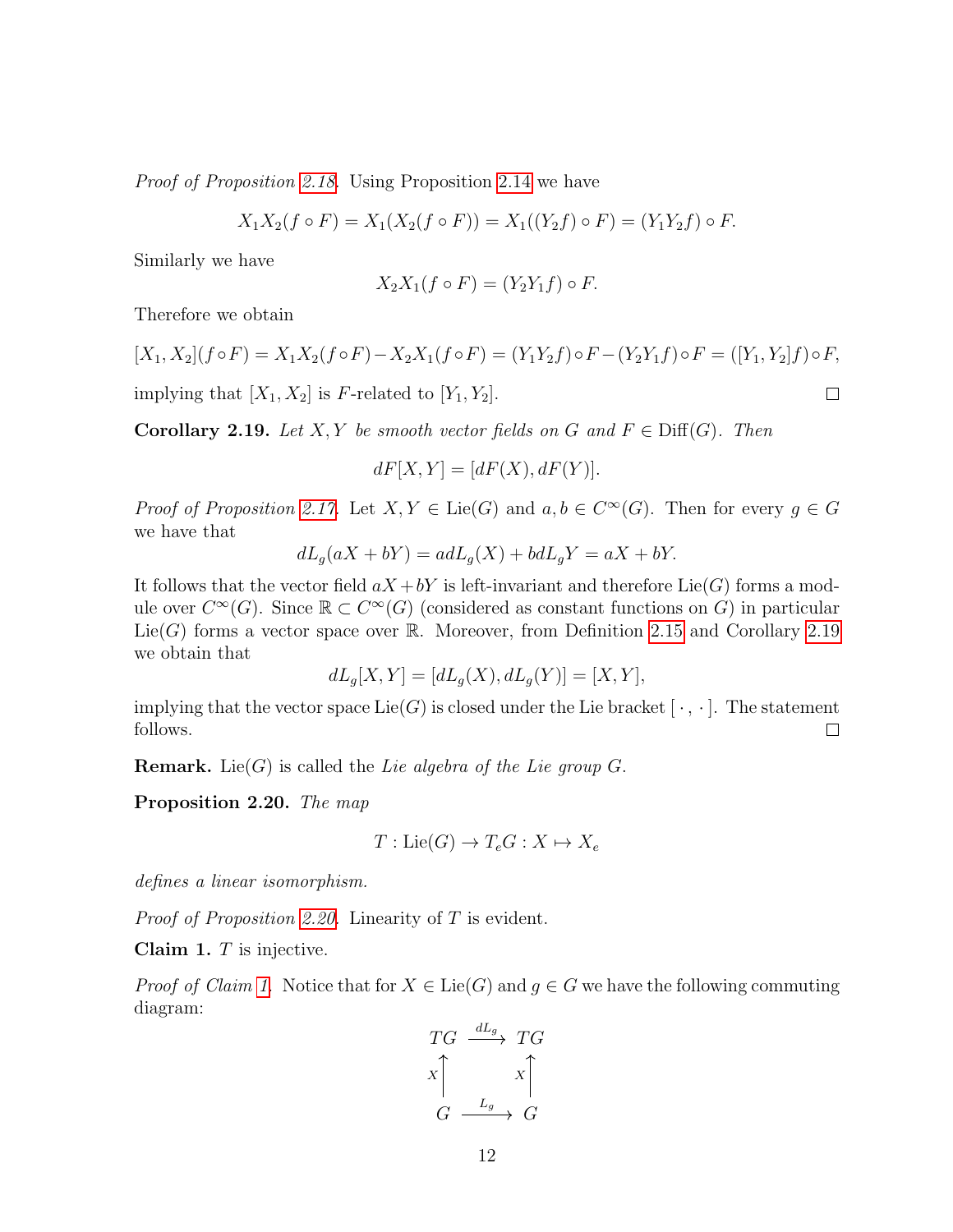Now suppose that  $X_e = Y_e$ . Then for  $g \in G$  we have

$$
X_g = X_{g \cdot e} = dL_g(X_e) = dL_g(Y_e) = Y_g,
$$

hence  $T$  is injective. This proves Claim [1.](#page-14-2)

<span id="page-15-0"></span>Claim 2.  $T$  is surjective.

*Proof of Claim [2.](#page-15-0)* Let  $v \in T_eG$  and define the vector field

$$
X^v: G \to TG: g \mapsto X_g^v := dL_g|_e(v).
$$

To prove that the vector field  $X^v$  is smooth we use the fact that

$$
X^v
$$
 is smooth  $\iff X^v f \in C^{\infty}(G)$  for  $f \in C^{\infty}(G)$ .

Let  $f \in C^{\infty}(G)$  and  $g \in G$ . Then

$$
X^v f(g) = X_g^v f = dL_g|_e(v) f = v(f \circ L_g).
$$

Since the function

$$
G \to \mathbb{R} : g \mapsto v(f \circ L_g)
$$

is smooth we conclude that the vector field  $X^v$  is smooth.

Next let  $g, h \in G$ . Then

$$
dL_g(X_h^v) = dL_g(dL_h|_e(v)) = d(L_g \circ L_h)|_e(v) = dL_{gh}|_e(v) = X_{gh}^v = X_{L_g(h)}^v,
$$

so the vector field  $X^v$  is left-invariant. It follows that  $X^v \in \text{Lie}(G)$  implying that T is surjective. This proves Claim [2.](#page-15-0)  $\Box$ 

Combining the above we conclude that T defines a linear isomorphism, as claimed.

In words Proposition [2.20](#page-14-1) tells us that a vector field  $X \in \text{Lie}(G)$  is completely determined by its vector  $X_e \in T_eG$ .

<span id="page-15-1"></span>**Corollary 2.21.** Let  $X$  be a left-invariant vector field on  $G$ . Then  $X$  is smooth.

*Proof of Corollary [2.21.](#page-15-1)* Let  $v = X_e \in T_eG$ . Then  $X = X^v$ , hence X is a smooth vector field.  $\Box$ 

Denote by g the vector space  $T_eG$ . Since  $T : Lie(G) \to T_eG$  is a linear isomorphism we can define a bilinear map  $[\![\cdot,\cdot]\!] : \mathfrak{g} \times \mathfrak{g} \to \mathfrak{g}$  such that the following diagram commutes:

$$
[\cdot, \cdot] : \text{Lie}(G) \times \text{Lie}(G) \longrightarrow \text{Lie}(G)
$$

$$
\downarrow T
$$

$$
[\![\cdot, \cdot]\!] : \mathfrak{g} \times \mathfrak{g} \longrightarrow \mathfrak{g}
$$

 $\Box$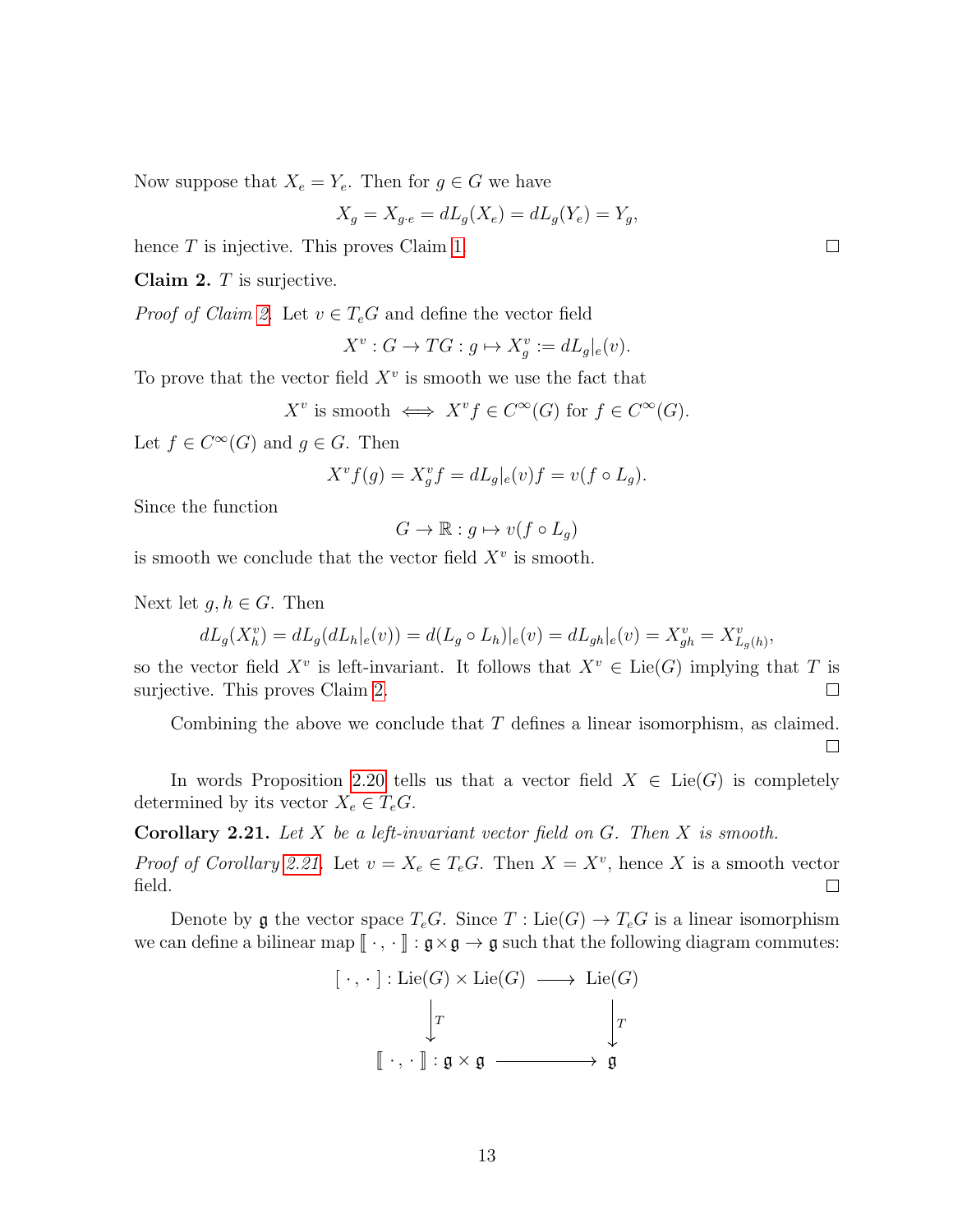**Corollary 2.22.** The vector space  $\mathfrak g$  together with the bilinear map  $[\cdot, \cdot] : \mathfrak g \times \mathfrak g \to \mathfrak g$ forms a Lie-algebra over R.

#### <span id="page-16-0"></span>2.1.4 Adjoint and Coadjoint representation of a Lie group G

Let G be a Lie group and  $g \in G$ . Similar to the map  $L_q$  we can consider the map

$$
R_g: G \to G: h \mapsto h \cdot g.
$$

Now define the conjugation map

$$
C_g := L_g \circ (R_g)^{-1} : G \to G : h \mapsto g \cdot h \cdot g^{-1}.
$$

<span id="page-16-1"></span>**Proposition 2.23.**  $C_g \in \text{Aut}(G) \subset \text{Diff}(G)$ .

*Proof of Proposition [2.23.](#page-16-1)* Let  $h, k \in G$ . Then

$$
C_g(h \cdot k) = g \cdot h \cdot k \cdot g^{-1} = g \cdot h \cdot g^{-1} \cdot g \cdot k \cdot g^{-1} = C_g(h) \cdot C_g(k).
$$

Hence  $C_g$  defines a group homomorphism. Since  $C_g$  is a composition of bijective maps the statement follows.  $\Box$ 

Because  $C_g(e) = e$  and  $C_g \in \text{Diff}(G)$  we have a linear isomorphism

$$
dC_g|_e : \mathfrak{g} \to \mathfrak{g}
$$

which we denote by

 $\mathrm{Ad}_q : \mathfrak{g} \to \mathfrak{g}.$ 

**Definition 2.24.** A representation of a Lie group  $G$  on a finite-dimensional vector space V is a smooth group homomorphism

$$
\rho: G \to \operatorname{GL}(V).
$$

Alternatively, we can view the representation  $\rho$  as a smooth left action of G on V which restricts to  $GL(V) \subset Diff(V)$ .

**Definition 2.25.** The *adjoint representation* of a Lie group G on the vector space  $\mathfrak{g}$  is defined as the smooth map

$$
\mathrm{Ad}: G \to \mathrm{GL}(\mathfrak{g}): g \mapsto \mathrm{Ad}_g.
$$

Remark. For a proof that the map Ad is smooth, we refer the reader to the standard literature.

<span id="page-16-2"></span>**Proposition 2.26.** The map Ad defines a representation of the Lie group G on  $\mathfrak{g}$ .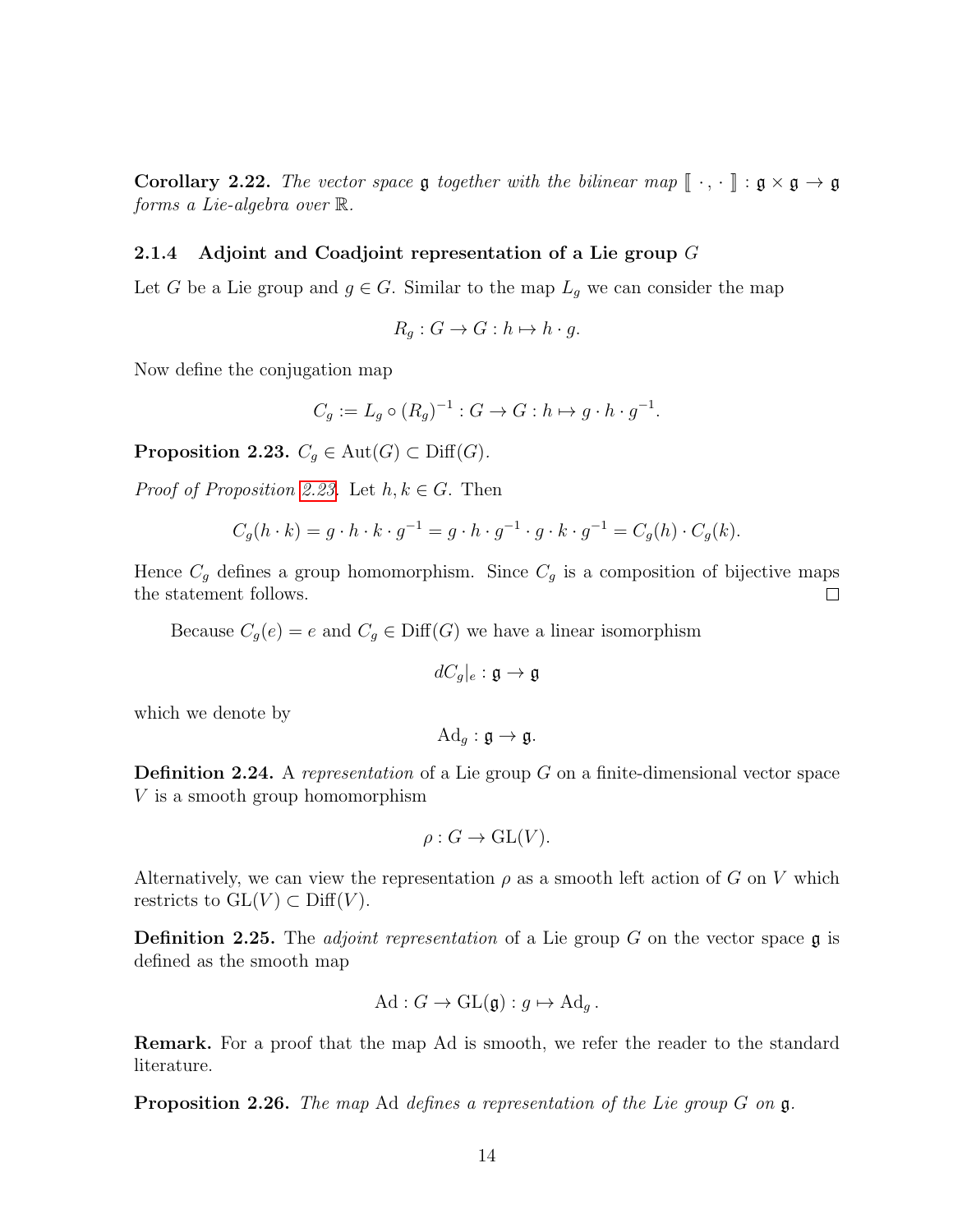Proof of Proposition [2.26.](#page-16-2) We have to proof that Ad defines a group homomorphism. To that end let  $g, h, k \in G$ . Since

$$
C_{g\cdot h}(k) = g \cdot h \cdot k \cdot h^{-1} \cdot g^{-1} = C_g \circ C_h(k)
$$

it follows that

$$
dC_{g\cdot h}|_e = d(C_g \circ C_h)|_e = dC_g|_e \circ dC_h|_e
$$

and therefore

$$
Ad_{g\cdot h} = Ad_g \circ Ad_h.
$$

 $\Box$ 

**Example 2.27.** Consider the Lie group  $GL_n(\mathbb{R})$ . Since  $GL_n(\mathbb{R})$  is an open submanifold of  $\text{Mat}_n(\mathbb{R})$  we can identify its tangent space at each point  $A \in \text{GL}_n(\mathbb{R})$  with  $\text{Mat}_n(\mathbb{R})$ . In particular

$$
\mathfrak{gl}_n(\mathbb{R}) = T_I \operatorname{GL}_n(\mathbb{R}) \cong \operatorname{Mat}_n(\mathbb{R}).
$$

Let  $A \in GL_n(\mathbb{R})$ . Since the map

$$
C_A|_I: GL_n(\mathbb{R}) \to GL_n(\mathbb{R}): B \mapsto ABA^{-1}
$$

can be regarded as a restriction of the linear map

$$
C_A|_I: \operatorname{Mat}_n(\mathbb{R}) \to \operatorname{Mat}_n(\mathbb{R}): B \mapsto ABA^{-1}
$$

to the open subset  $GL_n(\mathbb{R})$  it follows that the map  $Ad_A$  is characterized by

$$
Ad_A: \mathfrak{gl}_n(\mathbb{R}) \to \mathfrak{gl}_n(\mathbb{R}): B \mapsto ABA^{-1}.
$$

One can also dualize the construction of the adjoint representation:

Definition 2.28. The bilinear map

$$
\langle\,\cdot\,,\,\cdot\,\rangle:\mathfrak{g}^*\times\mathfrak{g}\to\mathbb{R}:(\xi,X)\mapsto\big\langle\xi,X\big\rangle=\xi(X)
$$

is called the natural pairing between  $\mathfrak{g}^*$  and  $\mathfrak{g}$ .

**Definition 2.29.** Let  $g \in G$  and  $\xi \in \mathfrak{g}^*$ . We define the map  $\mathrm{Ad}^*_g : \mathfrak{g}^* \to \mathfrak{g}^*$  by the relation

$$
\big\langle \operatorname{Ad}^*_g \xi, X \big\rangle := \big\langle \xi, \operatorname{Ad}_{g^{-1}}X \big\rangle.
$$

**Definition 2.30.** The *coadjoint representation* of a Lie group G on the vector space  $\mathfrak{g}^*$ is defined as the smooth map

$$
\mathrm{Ad}^* : G \to \mathrm{GL}(\mathfrak{g}^*) : g \mapsto \mathrm{Ad}^*_g.
$$

Remark. For a proof that the map Ad<sup>\*</sup> is smooth, we refer the reader to the standard literature. In particular it can be derived from the fact that the map Ad is smooth.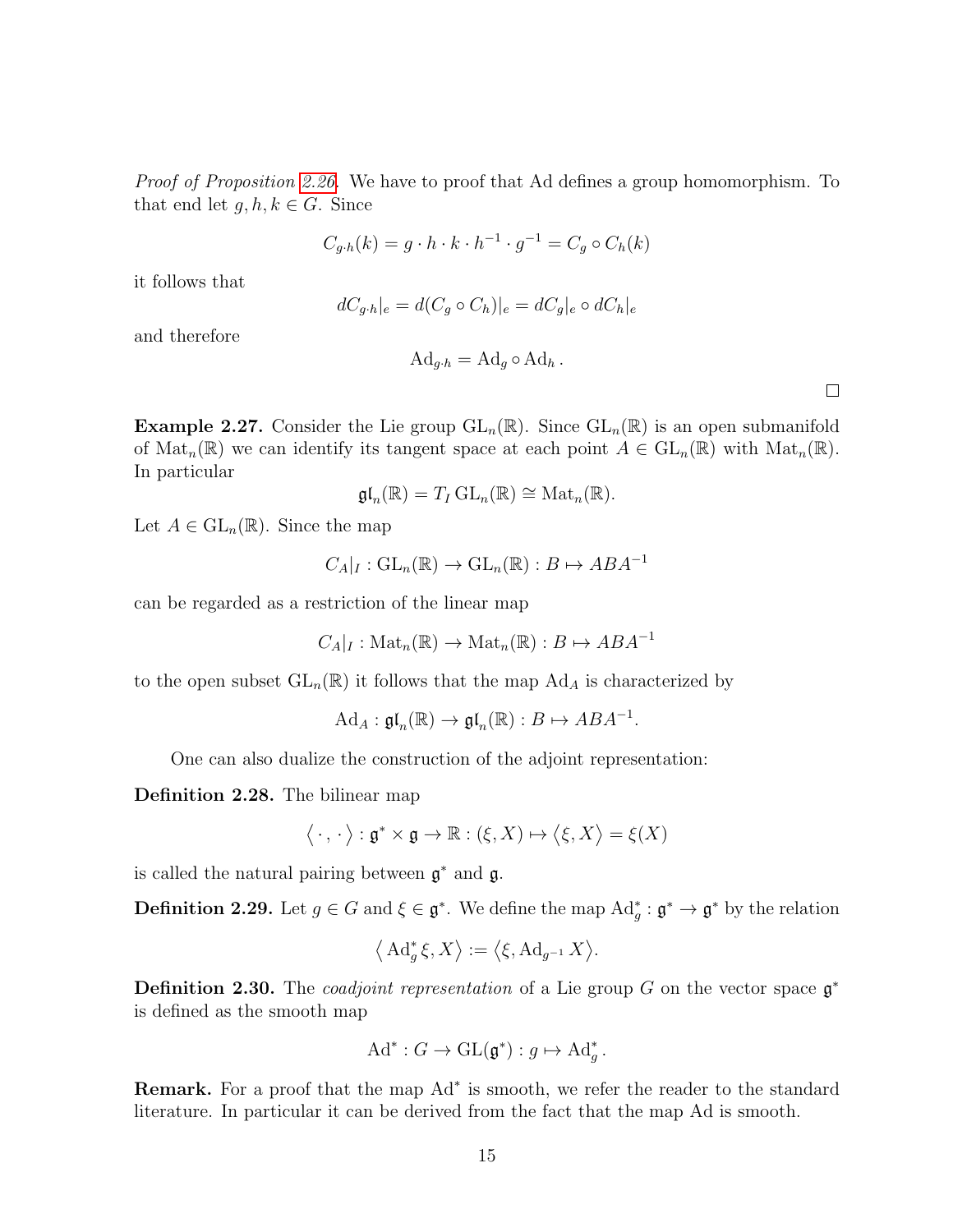<span id="page-18-1"></span>**Proposition 2.31.** The map  $Ad^*$  defines a representation of the Lie group G on  $\mathfrak{g}^*$ .

Proof of Proposition [2.31.](#page-18-1) We have to proof that Ad<sup>\*</sup> defines a group homomorphism. To that end let  $g, h \in G$ ,  $\xi \in \mathfrak{g}^*$  and  $X \in \mathfrak{g}$ . We obtain that

$$
Ad_g^* \circ Ad_h^*(\xi)X = Ad_g^*(\xi \circ Ad_{h^{-1}})X = (\xi \circ Ad_{h^{-1}} \circ Ad_{g^{-1}})X = (\xi \circ Ad_{(g \cdot h)^{-1}})X = Ad_{g \cdot h}^*(\xi)X,
$$

hence

$$
\mathrm{Ad}_g^* \circ \mathrm{Ad}_h^* = \mathrm{Ad}_{g \cdot h}^*.
$$

The statement follows.

<span id="page-18-0"></span>2.1.5 Momentum maps

Let G be a Lie group acting on a symplectic manifold  $(M, \omega)$  via the action  $\psi : G \to$  $\text{Diff}(M)$ . For each  $p \in M$  we have the map

$$
\mathrm{ev}_{\psi}(\cdot p): G \to M : g \mapsto \psi_g(p)
$$

which in turn induces a map

$$
d \operatorname{ev}_{\psi}(\cdot p)|_e : \mathfrak{g} \to T_p M.
$$

**Definition 2.32.** For every  $X \in \mathfrak{g}$  we define the *fundamental vector field* of X to be the vector field  $X^{\#}$  on M given by:

$$
X_p^{\#} := d \operatorname{ev}_{\psi}(\cdot p)|_e(X) = \frac{d}{dt}\bigg|_{t=0} \operatorname{ev}_{\psi}(\exp(tX), p).
$$

We are now in a position to define the notion of a Hamiltonian action of an arbitrary Lie group G.

**Definition 2.33.** A G-action  $\psi$  on M is called Hamiltonian if

- $\psi$  is a symplectic action
- there exist a map

\*

$$
\mu: M \to \mathfrak{g}^*,
$$

inducing for every  $X \in \mathfrak{g}$  a map  $\mu^X : M \to \mathbb{R} : p \mapsto \langle \mu(p), X \rangle$  such that

$$
d\mu^X = \iota_{X^\#}\omega.
$$

 $*$   $\mu$  is equivariant with respect to the action  $\psi$  and its coadjoint representation  $Ad^*,$  i.e.

$$
\mu \circ \psi_g = \mathrm{Ad}_g^* \circ \mu \qquad \forall g \in G.
$$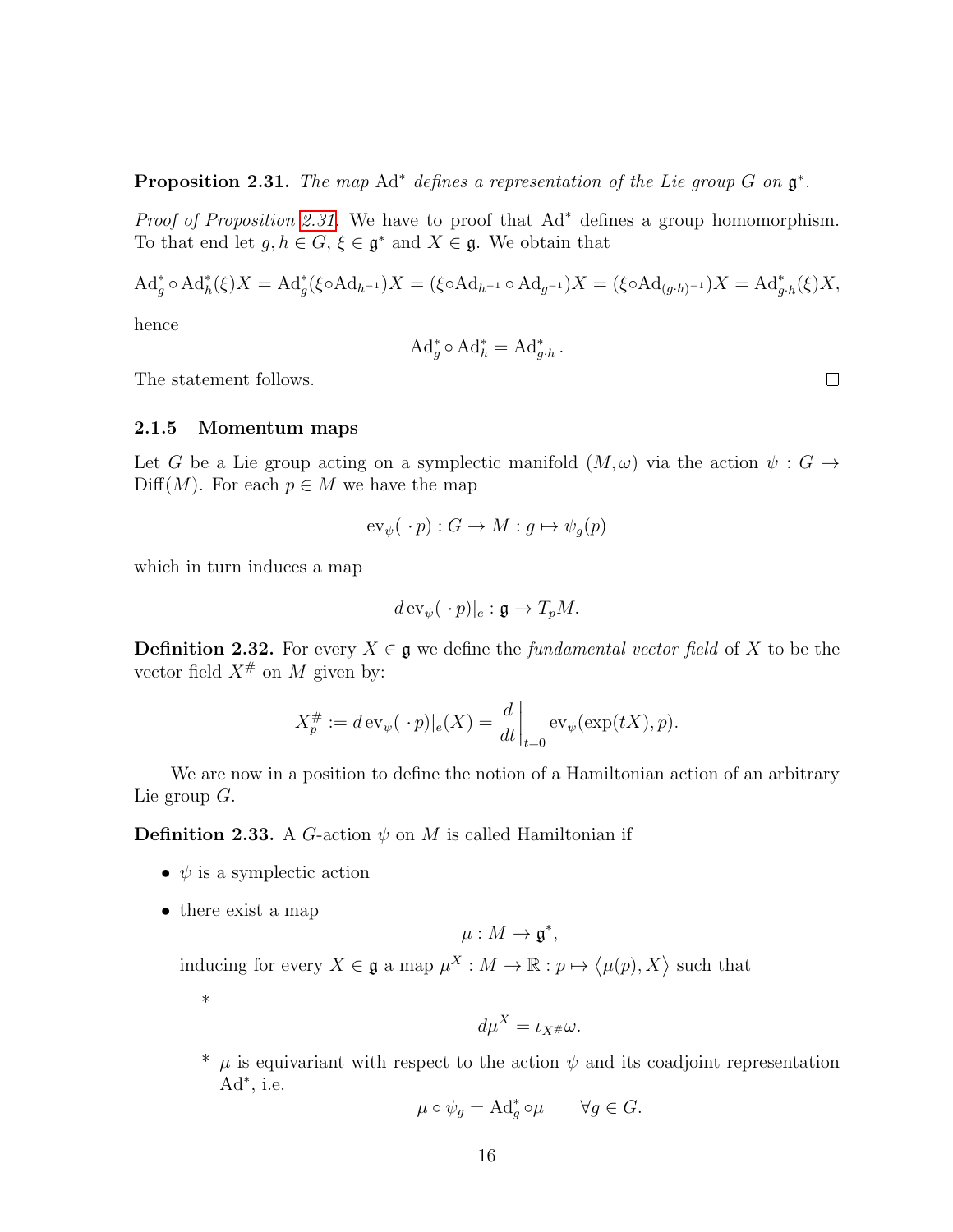The quadruple  $(M, \omega, G, \mu)$  is then called a *Hamiltonian manifold* and the map  $\mu$  is called a momentum map.

**Example 2.34.** Consider a R-action  $\psi$  acting on a symplectic manifold  $(M, \omega)$ . Since R is a vector space we have the identifications

$$
\mathfrak{g}\cong\mathbb{R}\cong\mathfrak{g}^*.
$$

Now let  $p \in M$  and consider a momentum map :  $\mu : M \to \mathfrak{g}^*$  for the action  $\psi$ . For the generator  $X = 1$  of  $\mathfrak g$  we have that

$$
\mu^X(p) = \langle \mu(p), X \rangle = \mu(p) \cdot 1 = \mu(p),
$$

and therefore

$$
d\mu = d\mu^X = \iota_{X^{\#}}\omega.
$$

This justifies our claim that a momentum map is a generalization of a Hamiltonian function. Moreover,  $\mathbb R$  is abelian hence

 $\mathrm{Ad}_x = \mathrm{Id}_{\mathbb{R}} = \mathrm{Ad}_x^* \qquad \forall x \in \mathbb{R}.$ 

Therefore equivariance implies invariance, since

$$
\mu \circ \psi_x = \mathrm{Ad}_x^* \circ \mu = \mu \qquad \forall x \in \mathbb{R}.
$$

For more information on Hamiltonian group actions and momentum maps we refer the reader to [\[MS98\]](#page-30-2), [\[CdS08\]](#page-30-3).

#### <span id="page-19-0"></span>2.2 Principal G-bundles

**Definition 2.35.** A principal G-bundle  $(P, \pi, B)$  is a smooth fibre bundle - as defined in Definition [1.6](#page-6-0) - equipped with a smooth right action of a Lie group  $G$  on  $P$ 

$$
P \times G \to P : (p, g) \mapsto p \cdot g
$$

such that:

- the action is free.
- the action restricted to the fibres  $P_b$  is free and transitive.
- for all  $U_{\alpha} \in \{U_{\alpha}\}_{\alpha}$  the local trivializations are given by

$$
\Phi_{\alpha} : \pi^{-1}(U_{\alpha}) \to U_{\alpha} \times G : p \mapsto (\pi(p), \vartheta_{\alpha}(p)), \tag{2.1}
$$

where the maps

$$
\vartheta_{\alpha} : \pi^{-1}(U_{\alpha}) \to G : p \mapsto \vartheta_{\alpha}(p)
$$

satisfy the property that for all  $p \in \pi^{-1}(U_\alpha)$  and all  $g \in G$ :

$$
\vartheta_\alpha(p.g) = \vartheta_\alpha(p).g
$$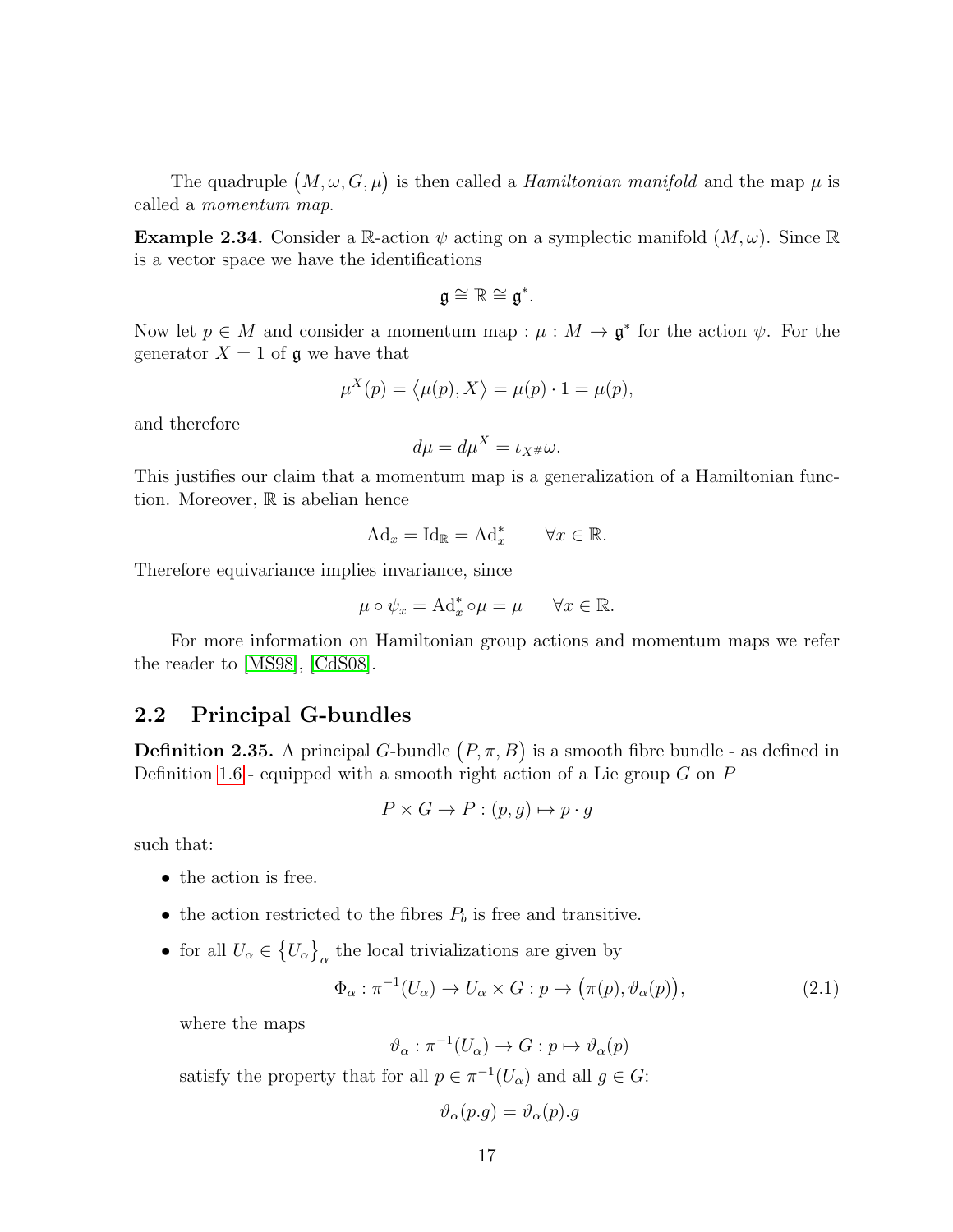#### <span id="page-20-0"></span>2.2.1 Associated bundle construction

If  $P$  is a smooth manifold equipped with a proper and free smooth right action of a Lie group G, then  $(P, \pi, P/G)$  defines a principal G-bundle. Additionally, suppose F is a smooth manifold equipped with a smooth left action of  $G$ . We may then construct the associated fibre bundle  $(P \times_G F, \pi, B)$ .

For an explicit construction of the associated fibre bundle we refer the reader to [\[vdB06\]](#page-30-4).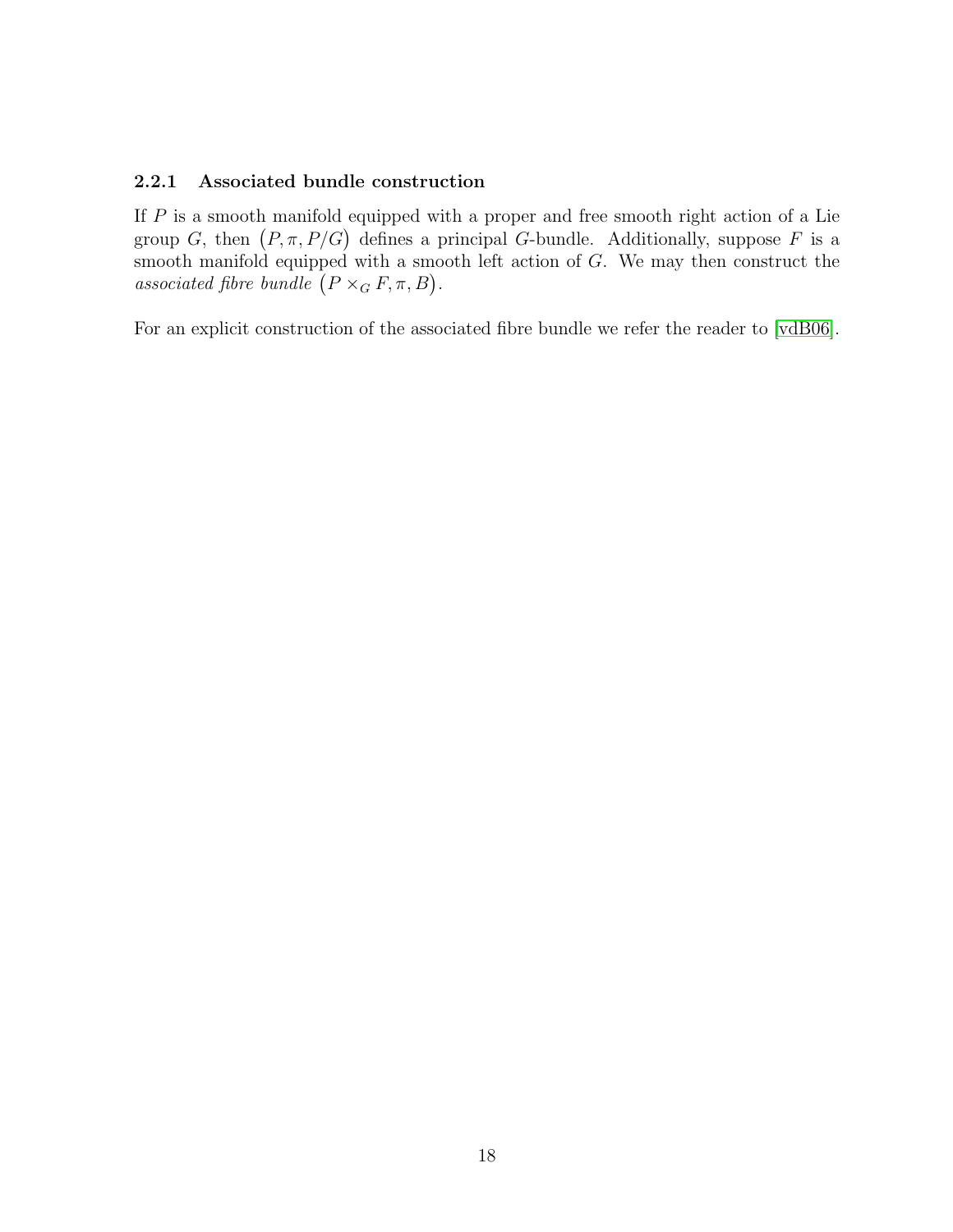### <span id="page-21-0"></span>3 Proof of the main result

Recall our main result, Theorem [1.10.](#page-7-1)

**Theorem** (Thurston). Let  $(E, \pi, B, {\Phi_{\alpha}}_{\alpha})$  be a compact symplectic fibre bundle with symplectic model fibre  $(F, \sigma)$  and connected symplectic base  $(B, \beta)$ . Denote by  $\sigma_b \in \Omega^2(E_b)$ the induced symplectic form on the fibre  $E<sub>b</sub>$  and suppose that there exists a cohomology class  $a \in H^2(E)$  such that

<span id="page-21-2"></span>
$$
\iota_b^* a = [\sigma_b] \tag{3.1}
$$

for some (and hence every)  $b \in B$ . Then, for every sufficiently large real number  $K >$ 0, there exist a symplectic form  $\omega_K \in \Omega^2(E)$ , which is compatible with the bundle and represents the cohomology class  $a + K[\pi^*\beta]$ .

To prove this result we make use of the following lemmas:

<span id="page-21-1"></span>**Lemma 3.1.** Let  $(V, \omega)$  be a finite-dimensional pre-symplectic vector space and  $W \subset V$ be any linear subspace. Define the pre-symplectic complement to  $W$  in  $V$  as the subspace  $W^{\omega} := \{v \in V \mid \omega(v, w) = 0, \forall w \in W\}.$  Then the following statements hold:

- (i)  $W \cap W^{\omega} = \{0\}$  if and only if  $\omega|_W$  is non-degenerate.
- (*ii*) dim  $W + \dim W^{\omega} = \dim V + \dim(W \cap V^{\omega})$

*Proof of statement (i).* Suppose  $\omega|_W$  is non-degenerate and  $0 \neq v \in W \cap W^\omega$ . Then by definition of  $W^{\omega}$  we have that

$$
\omega(v, w) = 0 \quad \forall w \in W,
$$

contradicting the fact that  $\omega|_W$  is non-degenerate. Conversely, suppose that  $W \cap W^{\omega} =$  ${0}$  and  $\omega|_W$  is degenerate. Then by definition there exists a vector  $0 \neq v \in W$  such that

$$
\omega(v, w) = 0 \,\forall w \in W,
$$

contradicting the fact that  $W \cap W^{\omega} = \{0\}$ . This completes the proof of statement (i).  $\square$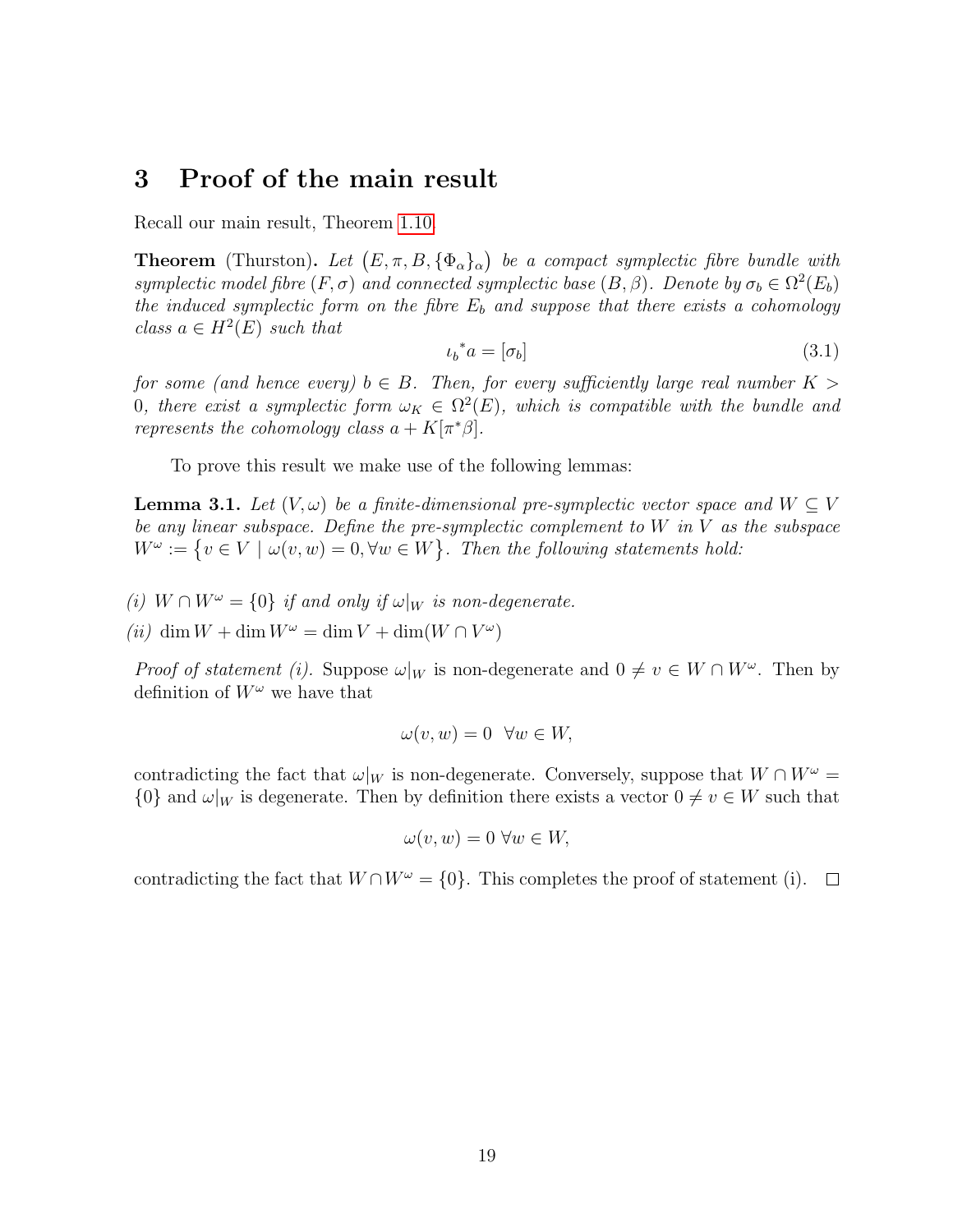*Proof of statement (ii).* For any subspace  $W \subseteq V$  define the annihilator of W as the subspace

$$
W^0 := \left\{ \varphi \in V^* \mid \varphi(w) = 0 \,\,\forall w \in W \right\} \subseteq V^*.
$$

Claim 1.

$$
\dim W + \dim W^0 = \dim V
$$

*Proof of Claim [1.](#page-14-2)* Since V is finite-dimensional we can find a basis of W

$$
B_0 := \{v_1, \ldots, v_m\}
$$

and complement this to a basis of V

$$
B := \{v_1, \ldots, v_m, v_{m+1}, \ldots, v_n\}.
$$

Denote by

$$
B^* := \left\{v^1, \dots, v^m, v^{m+1}, \dots, v^n\right\}
$$

the dual basis of  $V^*$  defined by

$$
v^i(v_j)=\delta^i_j.
$$

Then it follows that

$$
S := \left\{ v^{m+1}, \dots, v^n \right\} \subset W^0,
$$

and therefore  $Span(S) \subseteq W^0$ . On the other hand, let  $\varphi \in W^0$ . Because  $B^*$  is a basis for  $V^*$  we can write

$$
\varphi = \sum_{i=1}^{m} \varphi_i v^i + \sum_{i=m+1}^{n} \varphi_i v^i.
$$

But since  $\varphi|_W = 0$  we have that  $\varphi_j = \varphi(v_j) = 0$  for  $1 \le j \le m$  and therefore  $W^0 \subseteq$  $Span(S)$ . So we see that

$$
\mathrm{Span}(S) = W^0.
$$

Moreover, since  $S \subset B^*$  it follows that S is linearly independent. We conclude that S forms a basis of  $W^0$  and Claim [1](#page-14-2) follows.  $\Box$ 

Now consider the following maps:

$$
\flat_{\omega}: V \to V^* : v \mapsto \omega(v, -),
$$
  

$$
\iota: V \to V^{**} : \iota(v)\varphi := \varphi(v).
$$

We claim that the flat map  $\flat_{\omega}$  picks up a minus sign when it factors through the double dual  $V^{**}$ . More precisely:

Claim 2.

$$
\flat_\omega=-\flat_\omega^*\iota.
$$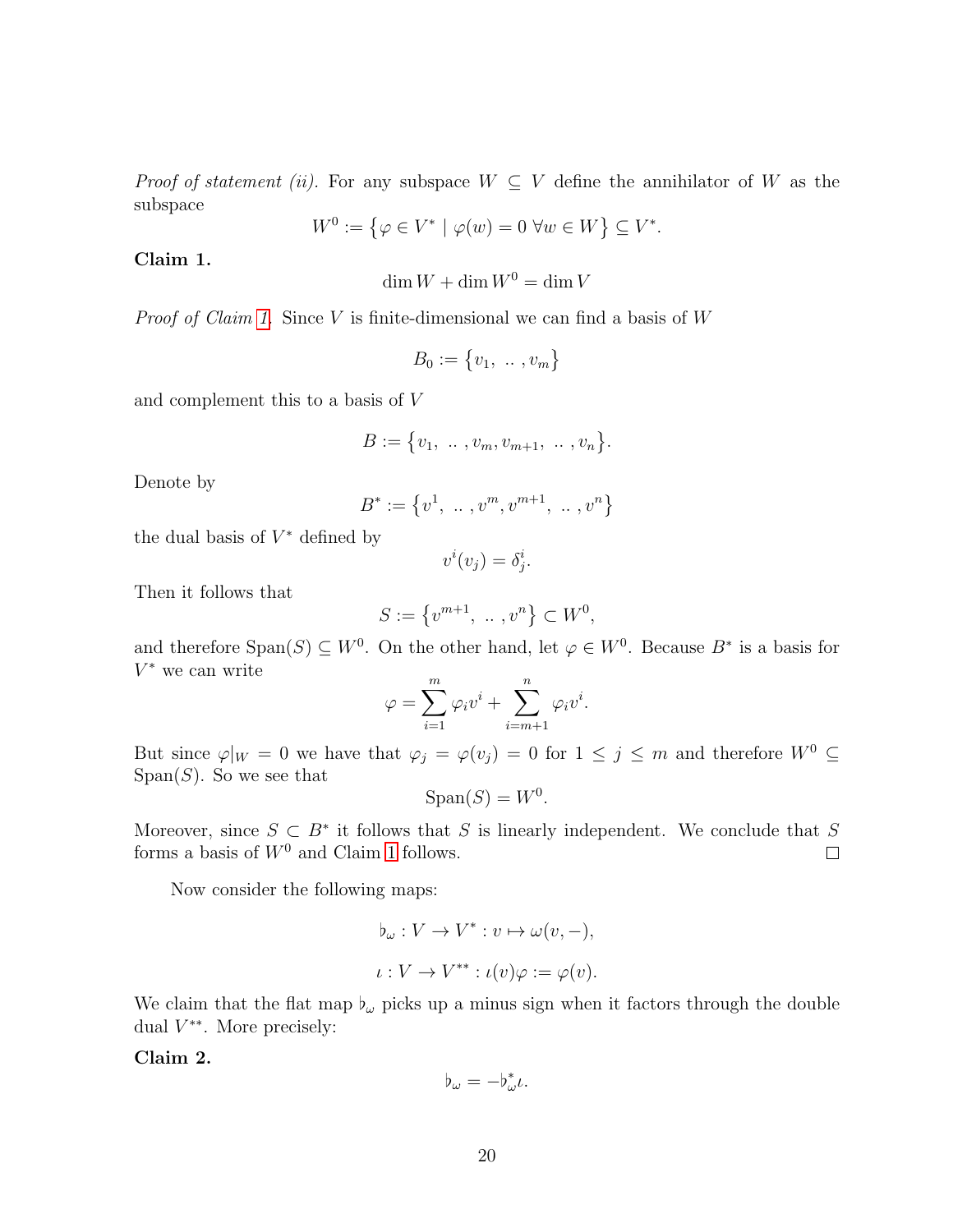*Proof of Claim [2.](#page-15-0)* Let  $v, v' \in V$ . Since  $\omega$  is skew-symmetric we have that

$$
(\phi_{\omega}v)(v') = \omega(v, v') = -\omega(v', v) = -(\phi_{\omega}v')(v) = -(\iota v)(\phi_{\omega}v') = -(\phi_{\omega}^*\iota v)(v').
$$

Claim [2](#page-15-0) follows.

Let  $\iota_W : W \to V$  be the inclusion map from W into V. Then from Claim [2](#page-15-0) we obtain

$$
\iota_W^* \flat_\omega = - \iota_W^* \flat_\omega^* \iota = - (\flat_\omega \iota_W)^* \iota
$$

and therefore

$$
W^{\omega} = \ker(\iota_W^* \flat_{\omega}) = \ker((\flat_{\omega} \iota_W)^* \iota).
$$

Since  $\dim(V) < \infty$  the map  $\iota$  is an isomorphism. Furthermore, unravelling definitions we see that for any linear map  $T: V \to V'$ 

$$
\ker T^* = (\operatorname{im} T)^0,
$$

hence

$$
\ker(\flat_{\omega}\iota_W)^* = (\mathrm{im}(\flat_{\omega}\iota_W))^0.
$$

Combining the above we have

<span id="page-23-0"></span>
$$
\dim W^{\omega} = \dim \ker (\flat_{\omega} \iota_W)^* = \dim (\mathrm{im} (\flat_{\omega} \iota_W))^0. \tag{3.2}
$$

 $\Box$ 

 $\Box$ 

From the Rank-Nullity theorem it follows that

<span id="page-23-1"></span>
$$
\dim W = \dim \text{im}(\flat_{\omega} \iota_W) + \dim \text{ker}(\flat_{\omega} \iota_W). \tag{3.3}
$$

Now using [\(3.2\)](#page-23-0), [\(3.3\)](#page-23-1) and Claim [1](#page-14-2) we obtain

$$
\dim W + \dim W^{\omega} = \dim \text{im}(\flat_{\omega} \iota_W) + (\text{im}(\flat_{\omega} \iota_W))^0 + \dim \ker(\flat_{\omega} \iota_W) = \dim V^* + \dim \ker(\flat_{\omega} \iota_W).
$$

Lastly, since dim  $V < \infty$  and  $\ker(\flat_{\omega} \iota_W) = W \cap V^{\omega}$  it follows that

$$
\dim W + \dim W^{\omega} = \dim V + \dim(W \cap V^{\omega}).
$$

This completes the proof of statement (ii).

21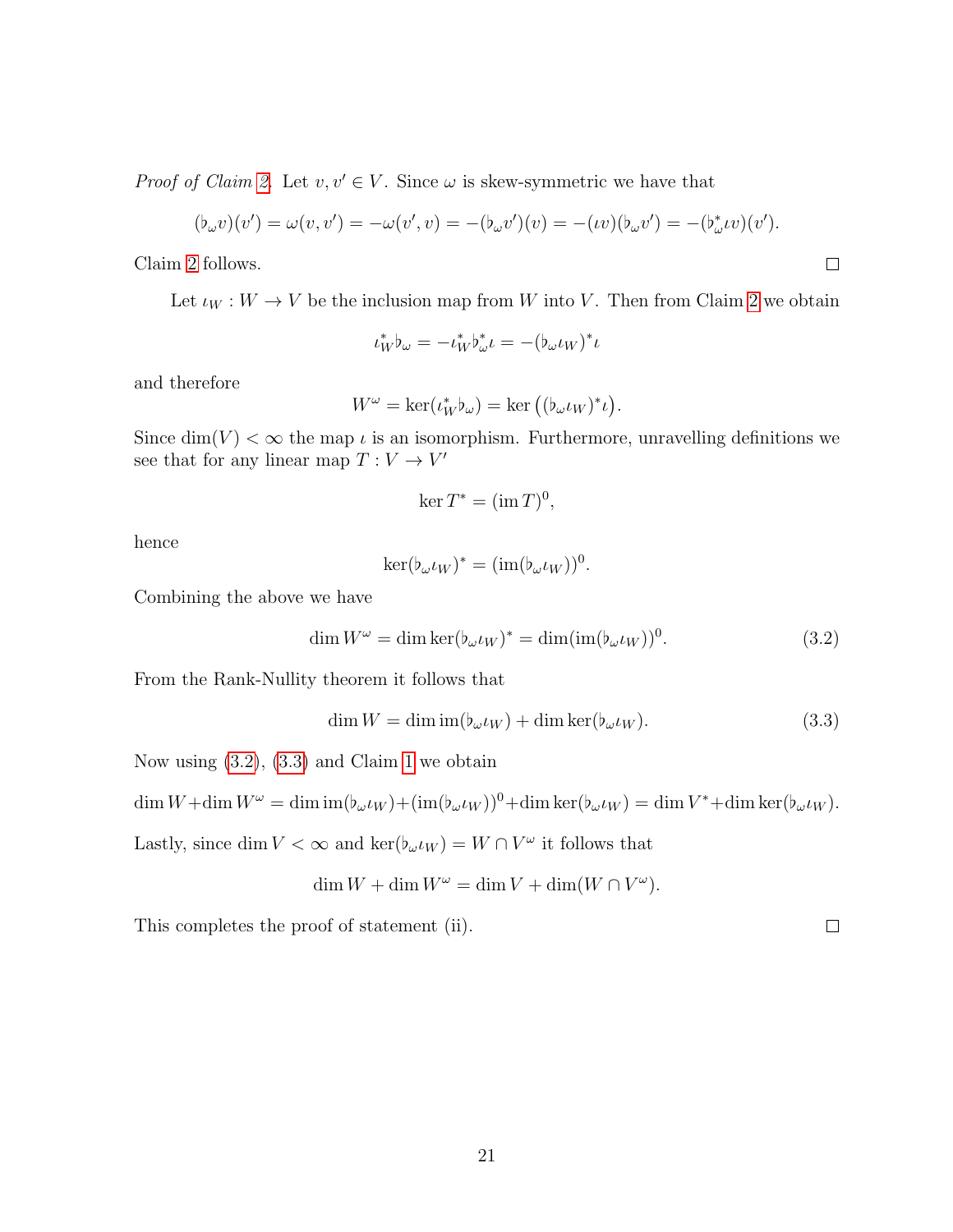<span id="page-24-0"></span>**Corollary 3.2.** Let  $(V, \omega)$  be a pre-symplectic vector space and  $W \subseteq V$  be a linear subspace such that  $\omega|_W$  is non-degenerate. Then the space V splits as

$$
V = W \oplus W^{\omega}.
$$

Proof of Corollary [3.2.](#page-24-0) It immediately follows from Lemma [3.1](#page-21-1) that

$$
W \cap W^{\omega} = \{0\}.
$$

Moreover, since  $\omega|_W$  is non-degenerate we have that  $W \cap V^{\omega} = \{0\}$  and therefore Lemma [3.1](#page-21-1) implies that

$$
\dim W + \dim W^{\omega} = \dim V + \dim(W \cap V^{\omega}) = \dim V
$$

This completes the proof of Corollary [3.2.](#page-24-0)

<span id="page-24-1"></span>**Lemma 3.3.** Let V be an n-dimensional vector space and  $\text{Lin}^2(V;\mathbb{R})$  be the space of bilinear functionals on V. Define  $N := \{b \in \text{Lin}^2(V; \mathbb{R}) \mid b \text{ is non-degenerate}\}\.$  Then N is an open subset of  $\text{Lin}^2(V; \mathbb{R})$ .

*Proof of Lemma [3.3.](#page-24-1)* Choose a basis  $B := \{e_i\}_i^n$  for V and denote  $v = x^i e_i$  and  $w = y^i e_i$ . Then for any map  $b \in \text{Lin}^2(V;\mathbb{R})$  there exists an associated linear map  $A_b \in \text{Mat}_n(\mathbb{R})$ such that

$$
b(v, w) = x^T(A_b)y.
$$

Define the map

$$
T_B: \mathrm{Lin}^2(V; \mathbb{R}) \to \mathrm{Mat}_n(\mathbb{R}): b \mapsto A_b.
$$

This is readily seen to be a linear isomorphism. Notice that under  $T_B$  we have

$$
b \in N \iff A_b \in \mathrm{GL}_n(\mathbb{R}),
$$

hence

$$
(T_B)^{-1}(\mathrm{GL}_n(\mathbb{R})) = N.
$$

Because dim  $V < \infty$  it follows that  $T_B$  is continuous. Since  $GL_n(\mathbb{R})$  is an open subset of  $\text{Mat}_n(\mathbb{R})$  the statement follows.

This completes the proof of Lemma [3.3.](#page-24-1)

*Proof of Theorem [1.10.](#page-7-1)* Choose any closed 2-form  $\tau_0$  which represents the class  $a \in H^2(E)$ . For any  $\alpha$  denote by  $\sigma_{\alpha} \in \Omega^2(U_{\alpha} \times F)$  the 2-form obtained from  $\sigma$  via the pull-back under the projection  $pr_2: U_\alpha \times F \mapsto F$ , i.e.  $\sigma_\alpha = pr_2^* \sigma$ .

**Claim 1.** If the open sets in the cover  $\{U_{\alpha}\}_\alpha$  of B are chosen to be contractible, then the forms  $\Phi_{\alpha}^* \sigma_{\alpha} - \tau_0 \in \Omega^2(\pi^{-1}(U_{\alpha}))$  are exact.

 $\Box$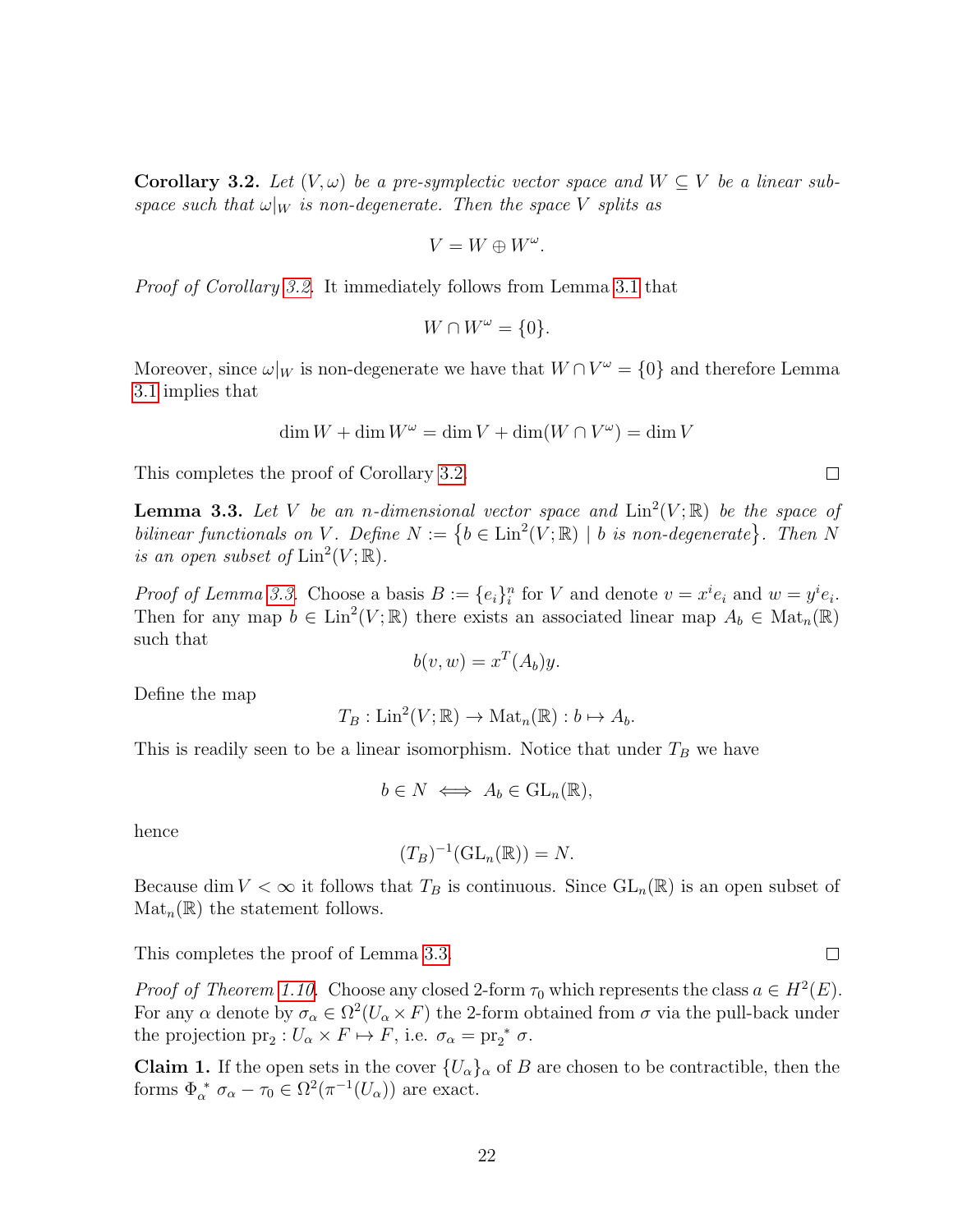Proof of Claim [1.](#page-14-2) Consider the Künneth formula for the de Rham cohomology groups:

<span id="page-25-0"></span>
$$
H^k(M \times N) \cong \bigoplus_{i+j=k} H^i(M) \otimes H^j(N) \tag{3.4}
$$

with M, N smooth manifolds and  $k \in \mathbb{N}$ . Applying [\(3.4\)](#page-25-0) to our situation we get

$$
H^2(U_\alpha \times F) \cong \bigoplus_{i+j=2} H^i(U_\alpha) \otimes H^j(F).
$$

Under the assumption that B is connected and the  $U_{\alpha}$  are contractible, Poincaré's Lemma states that

$$
\begin{cases} H^k(U_\alpha) = \mathbb{R}, & k = 0\\ H^k(U_\alpha) = 0, & k \ge 1. \end{cases}
$$

Hence it follows that

<span id="page-25-1"></span>
$$
H^2(U_\alpha \times F) \cong \mathbb{R} \otimes H^2(F) \cong H^2(F). \tag{3.5}
$$

Moreover, since F is compact it follows that dim  $H^2(F) < \infty$  and so [\(3.5\)](#page-25-1) implies that

<span id="page-25-3"></span>
$$
\dim H^2(U_\alpha \times F) = \dim H^2(F). \tag{3.6}
$$

Now consider the following commuting diagrams

$$
H^{2}(F) \xrightarrow{\text{pr}_{2}^{*}} H^{2}(U_{\alpha} \times F) \xrightarrow{\iota^{*}} H^{2}(F)
$$
  

$$
\downarrow_{\Phi_{\alpha}|_{b}^{*}} \qquad \qquad \downarrow_{\Phi_{\alpha}^{*}} \qquad \qquad \downarrow_{\Phi_{\alpha}|_{b}^{*}}
$$
  

$$
H^{2}(E_{b}) \xrightarrow{\pi_{2}^{*}} H^{2}(\pi^{-1}(U_{\alpha})) \xrightarrow{\iota_{b}^{*}} H^{2}(E_{b})
$$

and notice that

<span id="page-25-2"></span>
$$
\iota^* \circ \text{pr}_2^* = (\text{pr}_2 \circ \iota)^* = \text{Id}_{H^2(F)}.
$$
\n(3.7)

It follows that

 $\iota^*[\sigma_\alpha] = [\sigma]$ 

and therefore

<span id="page-25-4"></span>
$$
\iota_b^* [\Phi_\alpha^* \ \sigma_\alpha] = [\sigma_b] \quad \text{for every } b \in U_\alpha. \tag{3.8}
$$

Moreover  $\iota^*$  is linear and [\(3.7\)](#page-25-2) implies that this map is surjective. Combining this with [\(3.6\)](#page-25-3), the Rank-Nullity theorem implies that  $\iota^*$  is in fact injective. Because the maps  $\Phi_{\alpha}|_{b}^{*}$  and  $\Phi_{\alpha}^{*}$  are isomorphisms the same holds for  $\iota_{b}^{*}$ . Hence given [\(3.1\)](#page-21-2) and [\(3.8\)](#page-25-4) it follows that

$$
[\Phi_\alpha^* \ \sigma_\alpha] = a \in H^2(\pi^{-1}(U_\alpha))
$$

implying that the forms  $\Phi_{\alpha}^* \sigma_{\alpha} - \tau_0 \in \Omega^2(\pi^{-1}(U_{\alpha}))$  are exact.

This completes the proof of Claim [1.](#page-14-2)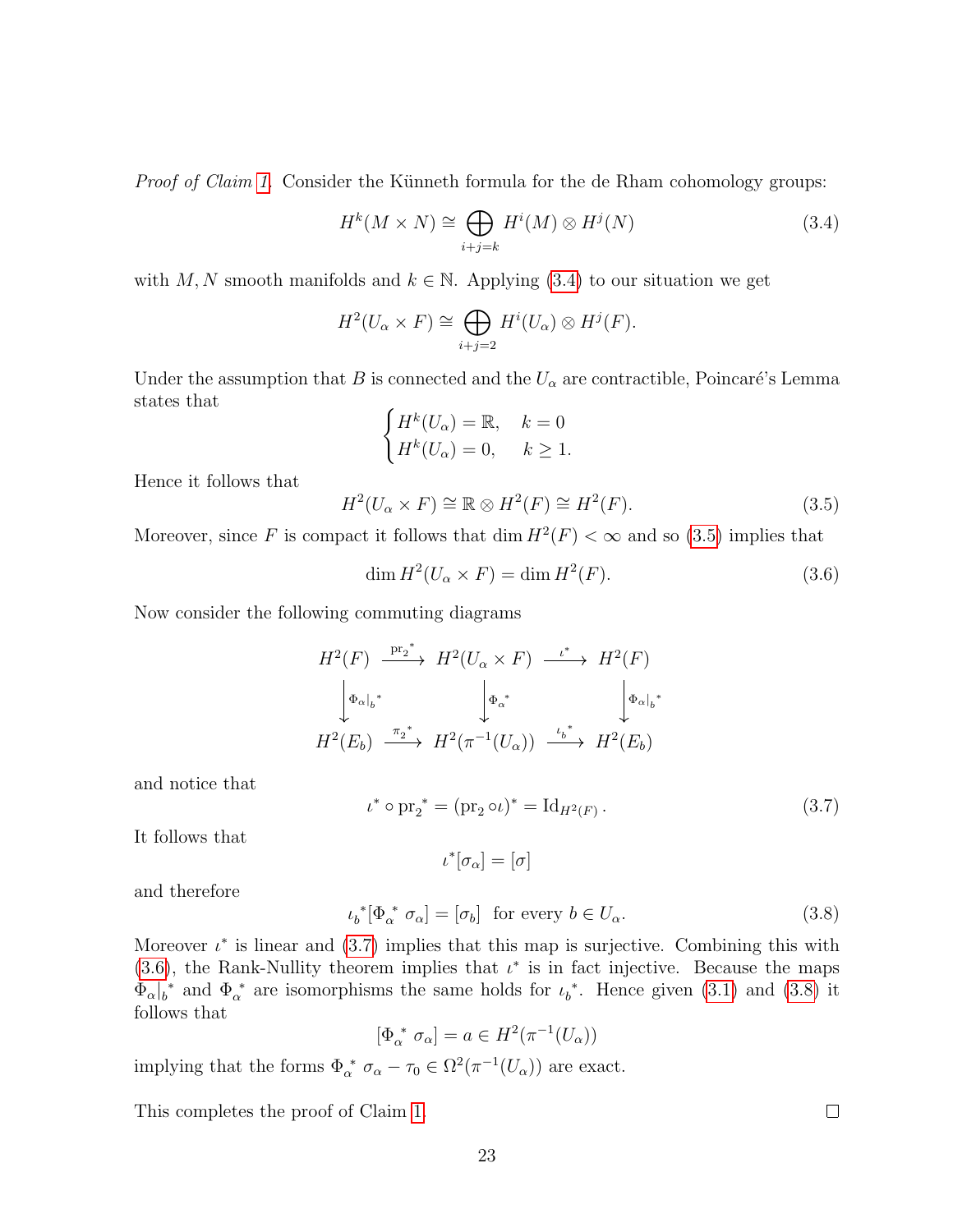By Claim [1](#page-14-2) there exist a collection of 1-forms  $\lambda_{\alpha} \in \Omega^1(\pi^{-1}(U_{\alpha}))$  such that

$$
\Phi_{\alpha}^* \sigma_{\alpha} - \tau_0 = d\lambda_{\alpha}.
$$

Now choose a partition of unity  $\{\rho_\alpha\}_\alpha$  subordinate to the cover  $\{U_\alpha\}_\alpha$  and define the 2-form  $\tau \in \Omega^2(E)$  by

$$
\tau := \tau_0 + \sum_{\alpha} d((\rho_{\alpha} \circ \pi) \lambda_{\alpha}).
$$

**Claim 2.** The form  $\tau$  is closed, represents the cohomology class  $a \in H^2(E)$  and restricts to the form  $\sigma_b$  on each fibre.

*Proof of Claim [2.](#page-15-0)* Obviously we have that  $d\tau = 0$  and  $[\tau] = a$ . Moreover, since  $\iota_b^* d(\rho_\alpha \circ \pi) = 0$  it follows that for all  $b \in B$ :

$$
\iota_b^* \tau = \iota_b^* \tau_0 + \sum_{\alpha} \iota_b^* d((\rho_\alpha \circ \pi) \lambda_\alpha)
$$
  
\n
$$
= \iota_b^* \tau_0 + \sum_{\alpha} \iota_b^* (d(\rho_\alpha \circ \pi) \wedge \lambda_\alpha) + \iota_b^* ((\rho_\alpha \circ \pi) d \lambda_\alpha)
$$
  
\n
$$
= \iota_b^* \tau_0 + \sum_{\alpha} \iota_b^* ((\rho_\alpha \circ \pi) d \lambda_\alpha)
$$
  
\n
$$
= \iota_b^* \tau_0 + \sum_{\alpha} \iota_b^* (\rho_\alpha \circ \pi) \wedge \iota_b^* d \lambda_\alpha
$$
  
\n
$$
= \iota_b^* \tau_0 + \sum_{\alpha} (\rho_\alpha) \iota_b^* d \lambda_\alpha
$$
  
\n
$$
= \iota_b^* (\tau_0 + d \lambda_\alpha)
$$
  
\n
$$
= \iota_b^* \Phi_a^* \sigma_\alpha
$$
  
\n
$$
= \sigma_b
$$

This completes the proof of Claim [2.](#page-15-0)

Since  $\iota_b^* \tau = \sigma_b$  it follows that  $\tau$  is non-degenerate on the vertical subspaces

<span id="page-26-1"></span>
$$
\text{Vert}_p := \text{Ker}(d\pi|_p) \subset T_p E. \tag{3.9}
$$

Now define the subspaces:

$$
Hor_p := \{ v \in T_pE \mid \tau(v, w) = 0 \,\forall w \in Vert_p \}.
$$

<span id="page-26-0"></span>Claim 3. The maps

$$
d\pi|_p: \text{Hor}_p \to T_{\pi(p)}B \tag{3.10}
$$

are linear isomorphisms.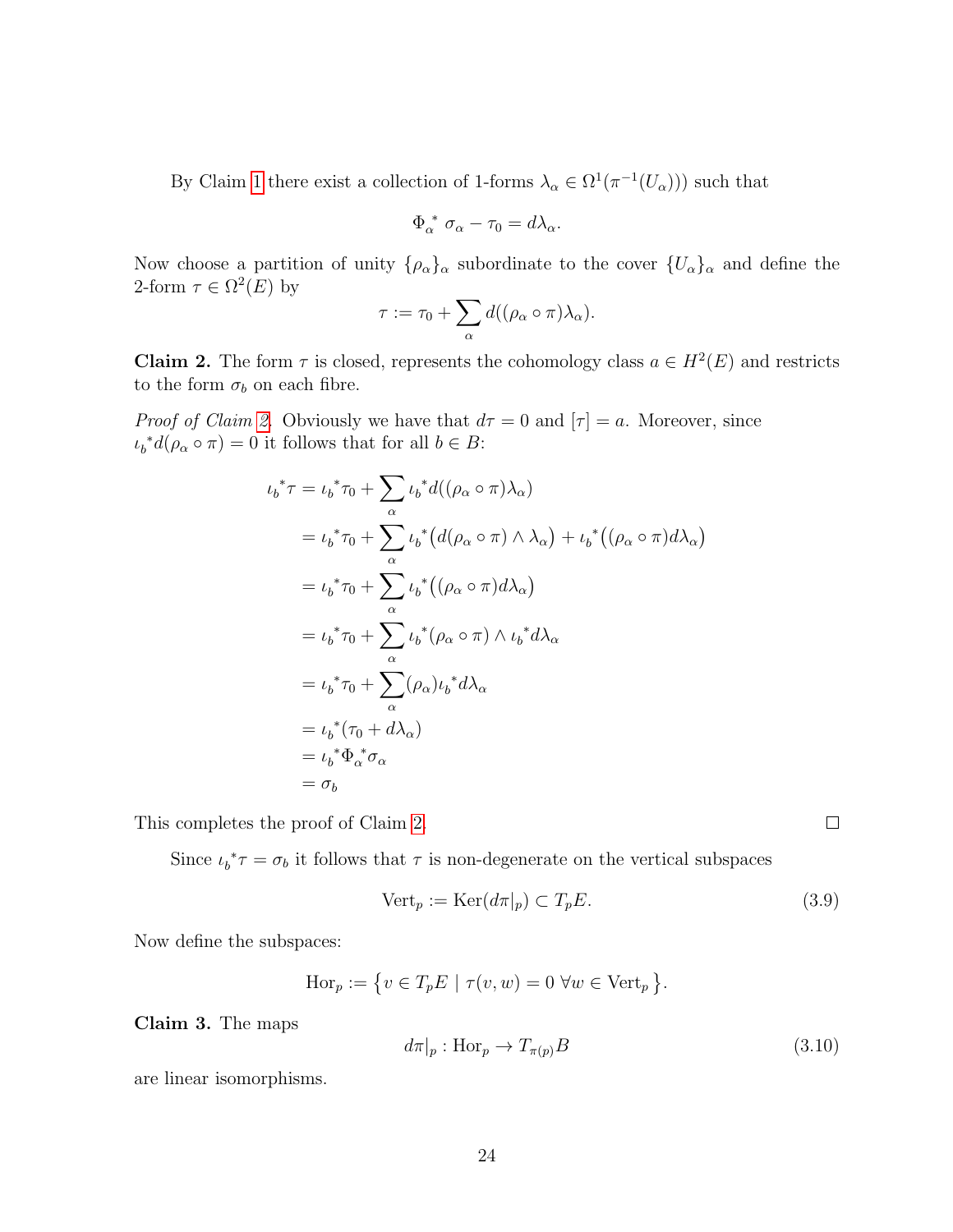*Proof of Claim [3.](#page-26-0)* Let  $p \in E$ . Since the map  $d\pi|_p$  is linear it suffices to prove that it is bijective. To this end first notice that from Corollary [3.2](#page-24-0) it follows that the space  $T_pE$ splits as:

<span id="page-27-0"></span>
$$
T_p E = \text{Vert}_p \oplus \text{Hor}_p. \tag{3.11}
$$

Now let  $v \in \text{Hor}_p$  such that  $d\pi|_p(v) = 0$ . Considering v as an element of  $T_pE$  it follows from [\(3.9\)](#page-26-1) that  $v \in \text{Vert}_p$ . Since [\(3.11\)](#page-27-0) implies that  $\text{Vert}_p \cap \text{Hor}_p = \{0\}$  we obtain that  $v = 0$  and  $d\pi|_p$  is injective. Moreover, since  $\pi|_p : T_p E \to T_{\pi(p)}B$  is a submersion it follows from [\(3.9\)](#page-26-1) and [\(3.11\)](#page-27-0) that  $d\pi|_p$  is surjective as well.

This completes the proof of Claim [3.](#page-26-0)

Now consider the 2-forms

$$
\omega_K := \tau + K\pi^*\beta \tag{3.12}
$$

for  $K > 0$ .

<span id="page-27-1"></span>**Claim 4.** There exists a  $K_0 > 0$  such that for all  $K \geq K_0$  the forms  $\omega_K$  are non-degenerate on the subbundle Hor  $\subset TE$ .

*Proof of Claim [4.](#page-27-1)* Let  $\mathcal{A}_1 = \{(V_\kappa, \psi_\kappa)\}\$ be a smooth structure for E and  $\mathcal{A}_2 = \{(W_\lambda, \Psi_\lambda)\}\$ be a smooth structure for  $\Lambda^2$  Hor<sup>∗</sup>. Then by picking appropriate trivializations we can form the following commuting diagrams:

<span id="page-27-2"></span>
$$
\bigwedge^2 \text{Hor}^* \mid_{\pi^{-1}(V_\kappa)} \xrightarrow{\widehat{\Psi}_{\kappa}} \widehat{V}_{\kappa} \times \text{Lin}^2(\mathbb{R}^{2k}; \mathbb{R})
$$
\n
$$
\downarrow^{\pi} \qquad \qquad \downarrow^{\text{pr}_1} \qquad (3.13)
$$
\n
$$
V_{\kappa} \subset E \xrightarrow{\psi_{\kappa}} \widehat{V}_{\kappa} \subset \mathbb{R}^{2n}
$$

Here  $\hat{V}_{\kappa} := \psi_{\kappa}(V_{\kappa})$  and  $\hat{\Psi}_{\kappa} := (\psi_{\kappa}, \mathrm{Id}_{\mathrm{Lin}^2}) \circ \Psi_{\lambda}$  (for an appropriate  $\lambda$ ).

Since all the maps in [\(3.13\)](#page-27-2) are smooth, a smooth section  $\eta$  of  $\bigwedge^2 \text{Hor}^*|_{\pi^{-1}(V_{\kappa})}$  implies that the map

$$
\widehat{\Psi}_{\kappa}^{\eta}: V_{\kappa} \to \mathrm{Lin}^{2}(\mathbb{R}^{2k}; \mathbb{R}): p \mapsto \widehat{\eta}^{\kappa}|_{\widehat{p}} := \widehat{\Psi}_{\kappa}(\eta|_{p})
$$

is smooth. Since multiplication is smooth the same holds for the map

 $f_{\kappa}^{\eta}: V_{\kappa} \times \mathbb{R} \to \text{Lin}^{2}(\mathbb{R}^{2k}; \mathbb{R}): (p, c) \mapsto c \, \hat{\eta}^{\kappa}|_{\hat{p}}.$ 

In particular it follows that

$$
f_{\kappa}^{\tau,\pi^*\beta}: V_{\kappa} \times \mathbb{R} \to \text{Lin}^2(\mathbb{R}^{2k}; \mathbb{R}): (p, c) \mapsto c\,\widehat{\tau}^{\kappa}|_{\widehat{p}} + (\widehat{\pi^*\beta})^{\kappa}|_{\widehat{p}}
$$

is smooth.

Now define the set

$$
N := \{ b \in \text{Lin}^2(\mathbb{R}^{2k}; \mathbb{R}) \mid b \text{ is non-degenerate} \}.
$$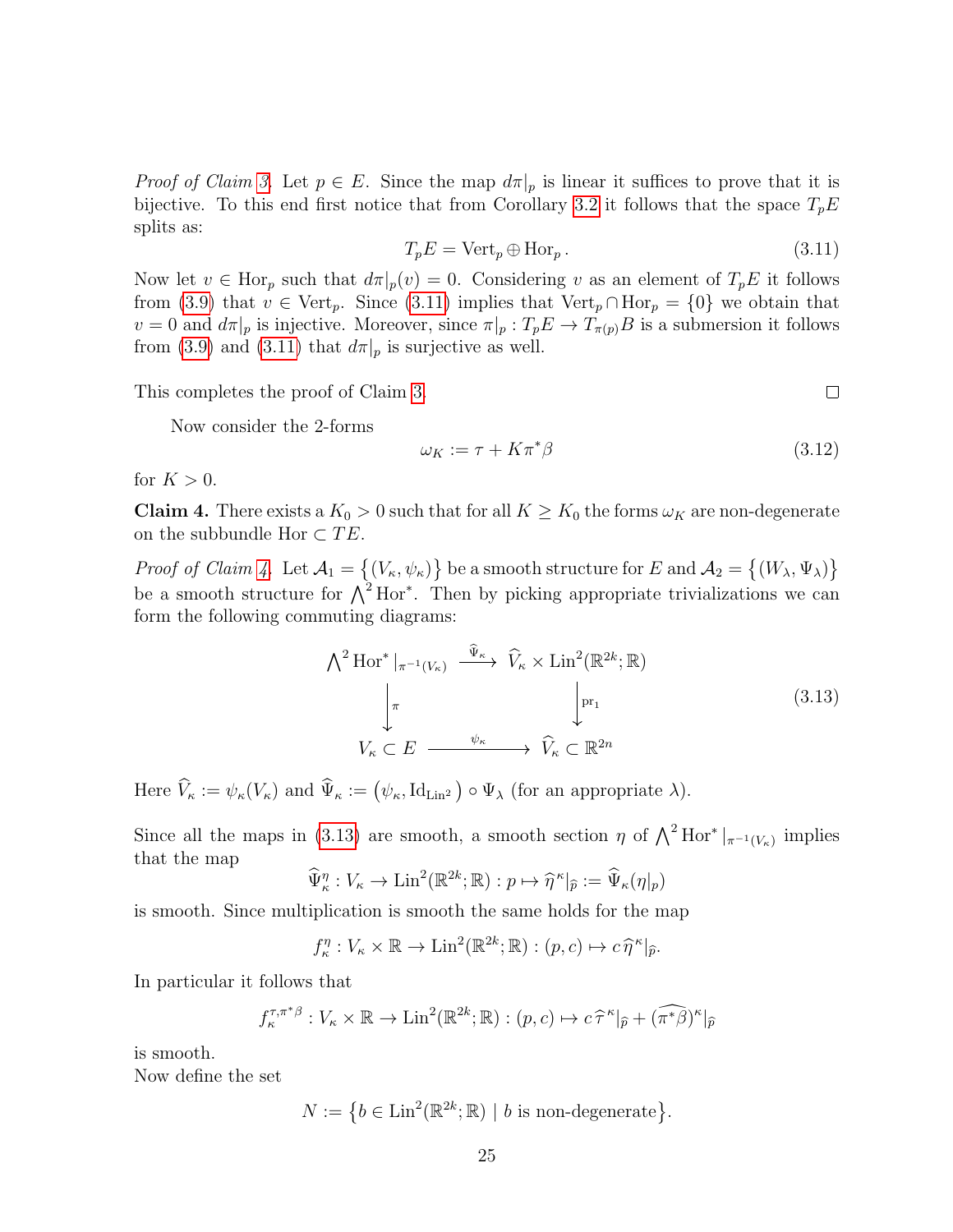Using Lemma [3.3](#page-24-1) and the fact that  $f_{\kappa}^{\tau,\pi^*\beta}$  is smooth it follows that the set

$$
(f_{\kappa}^{\tau,\pi^*\beta})^{-1}(N) = \left\{ (p,c) \mid c\,\widehat{\tau}^{\kappa} \vert_{\widehat{p}} + (\widehat{\pi^*\beta})^{\kappa} \vert_{\widehat{p}} \text{ is non-degenerate} \right\}
$$

is open in  $\subset V_{\kappa} \times \mathbb{R}$ . Moreover,  $V_{\kappa} \times \{0\} \subset (f_{\kappa}^{\tau,\pi^*\beta})^{-1}(N)$  since Claim [3](#page-26-0) implies that the form  $\pi^*\beta$  is non-degenerate on the bundle Hor. Therefore by virtue of the product topology there exists for every  $p \in V_{\kappa}$  a pair of numbers  $(\delta_p, c_p) \in \mathbb{R}_{\geq 0}^2$  such that

$$
B_{\delta_p}^d(p) \times (-c_p, c_p) \subset (f_{\kappa}^{\tau, \pi^* \beta})^{-1}(N).
$$

(Here d is the metric defined via the induced Riemannian metric from  $\mathbb{R}^{2n}$ .)

Define

$$
\mathcal{V}_{\kappa} := \bigcup_{p \in V_{\kappa}} B_{\delta_p}^d(p)
$$

and note that

$$
E\subseteq \bigcup_{\kappa}\,\mathcal{V}_{\kappa}.
$$

Since E is compact we can find a finite set  $I \subset \mathbb{N}$  such that

$$
E \subseteq \bigcup_{i \in I} B_{\delta_{p_i}}^d(p_i).
$$

Lastly, define

$$
c_0 := \min\{c_{p_i} > 0 \mid i \in I\} > 0,
$$
  

$$
K_0 := \frac{1}{c_0} > 0
$$

and conclude that for all  $K \geq K_0$  the forms  $\frac{1}{K} \omega_K$  (and subsequently the forms  $\omega_K$ ) are non-degenerate on the subbundle Hor.

This completes the proof of Claim [4.](#page-27-1)

Now let  $K \geq K_0$ .

<span id="page-28-0"></span>**Claim 5.** The form  $\omega_K$  is non-degenerate on TE.

Proof of Claim [5.](#page-28-0) First notice that from  $(3.9)$  it follows that

$$
\omega_K|_{\text{Vert}} = \tau|_{\text{Vert}},
$$

hence  $\omega_K$  is non-degenerate on the subbundle Vert. Claim [4](#page-27-1) implies that  $\omega_K$  is nondegenerate on the subbundle Hor as well. Since the tangent bundle of  $E$  splits as

$$
TE = \text{Vert} \oplus \text{Hor}
$$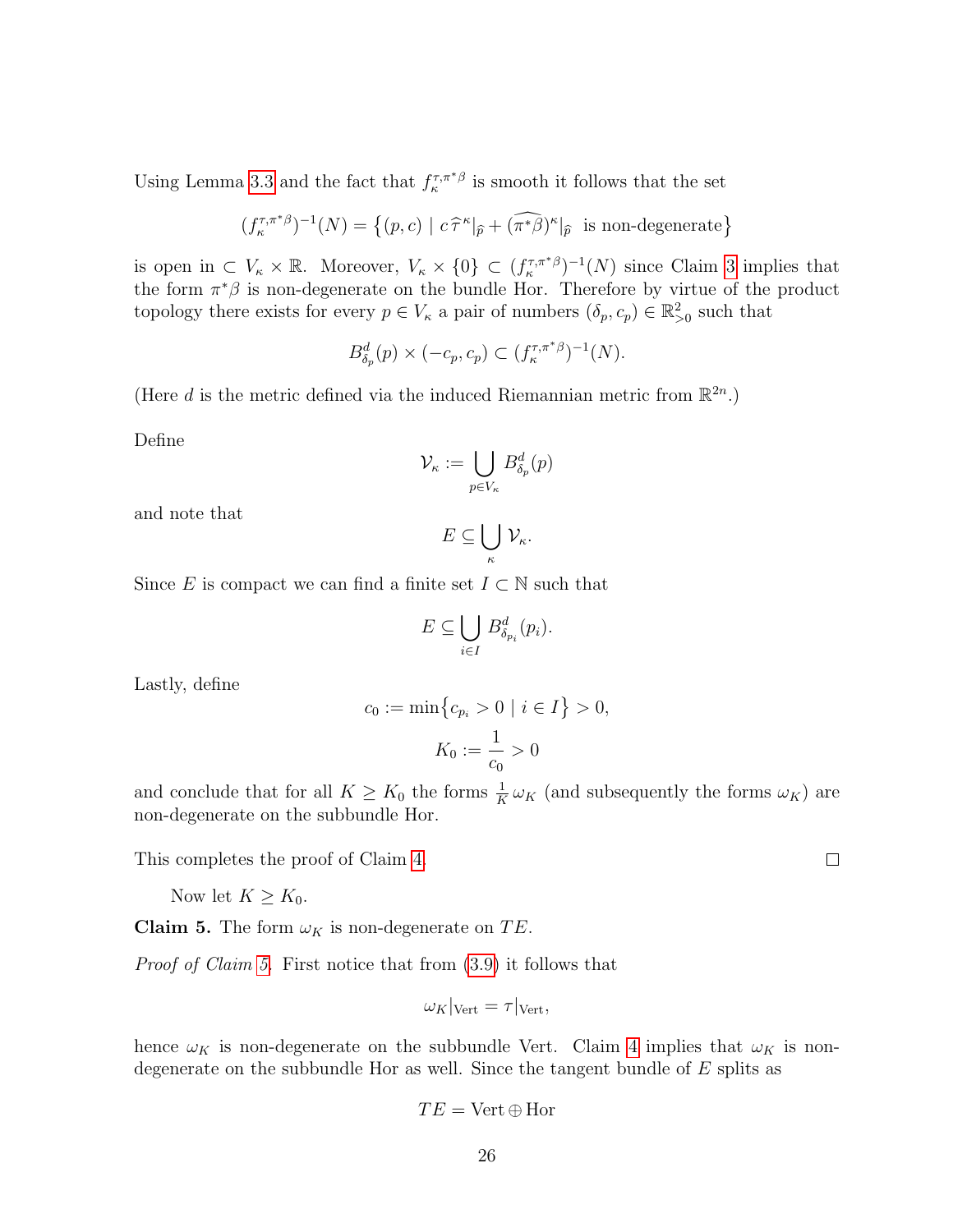and the form satisfies

$$
\omega_K|_p(v, w) = 0, \text{ for } v \in \text{Hor}_p \text{ and } w \in \text{Vert}_p,
$$
\n(3.14)

 $\Box$ 

 $\Box$ 

we conclude that  $\omega_K$  is non-degenerate on  $TE.$ 

This completes the proof of Claim [5.](#page-28-0)

We conclude from the discussion above that the form  $\omega_K$  is symplectic, compatible with the bundle and represents the cohomology class  $a + K[\pi^*\beta]$ .

This completes the proof of Theorem [1.10.](#page-7-1)

27